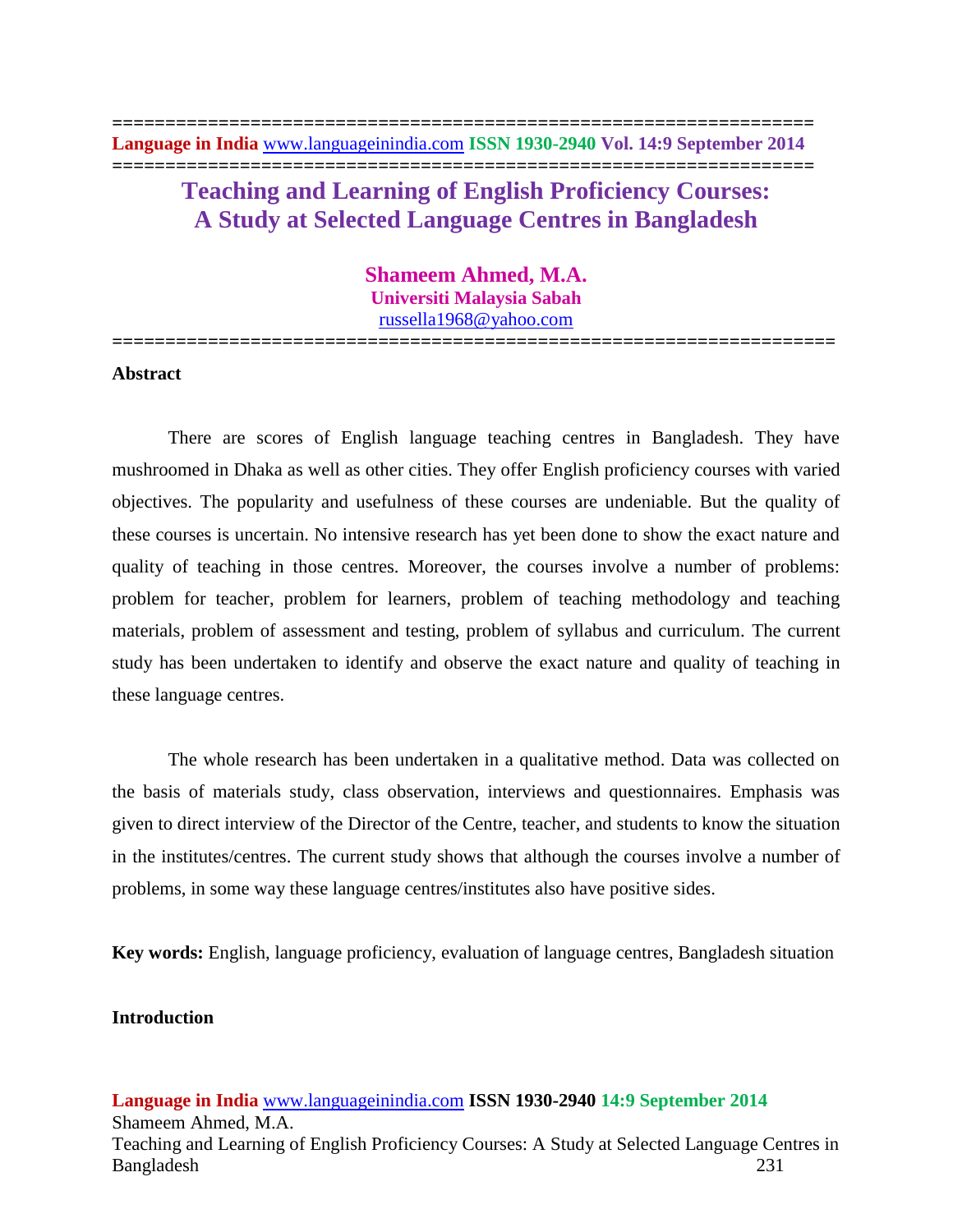English is taught for fourteen years as compulsory subjects in the schools and colleges in Bangladesh. It is now a compulsory course of study for the Bachelor of Arts degree in our universities. At present it is an elective subject at B.A level in some of the universities. In postgraduate education English is one of the most prestigious subjects. Although it has ceased to be the medium of education in our universities, teachers and students have to use English textbooks and journals for study and research in nearly all the disciplines of knowledge. It is a required subject for all competitive examinations for recruitment in government service and nongovernment organization.

Moreover, socially, English continues to enjoy immense prestige. "English is used extensively in civil and military administration, in courts including the High Court and the Supreme Court, in trade and commerce with foreign countries, in foreign banks and tourism. The ability to use the English language effectively is regarded as a necessary qualification for many jobs. It is the only medium of our communication with foreigners and foreign countries. A person with a good command of the language tends to be respected more than others even by the general public of Bangladesh. Thus, both educationally and socially, English has a very important role to play" (Mannan, A. et. al., 1997).

The following is a list of the groups of the people who are learning English in Bangladesh.

- Primary school students; Secondary school students; Higher Secondary school students; B.A and M.A students; Adult beginners; Business professionals; Doctors and Engineers; Students planning to study at foreign universities; People who want to go abroad; Hotel staff etc.

There are many English language teaching and learning centres in Bangladesh. They have mushroomed in Dhaka as well as other cities. The courses offered by different centres in Dhaka are as follows: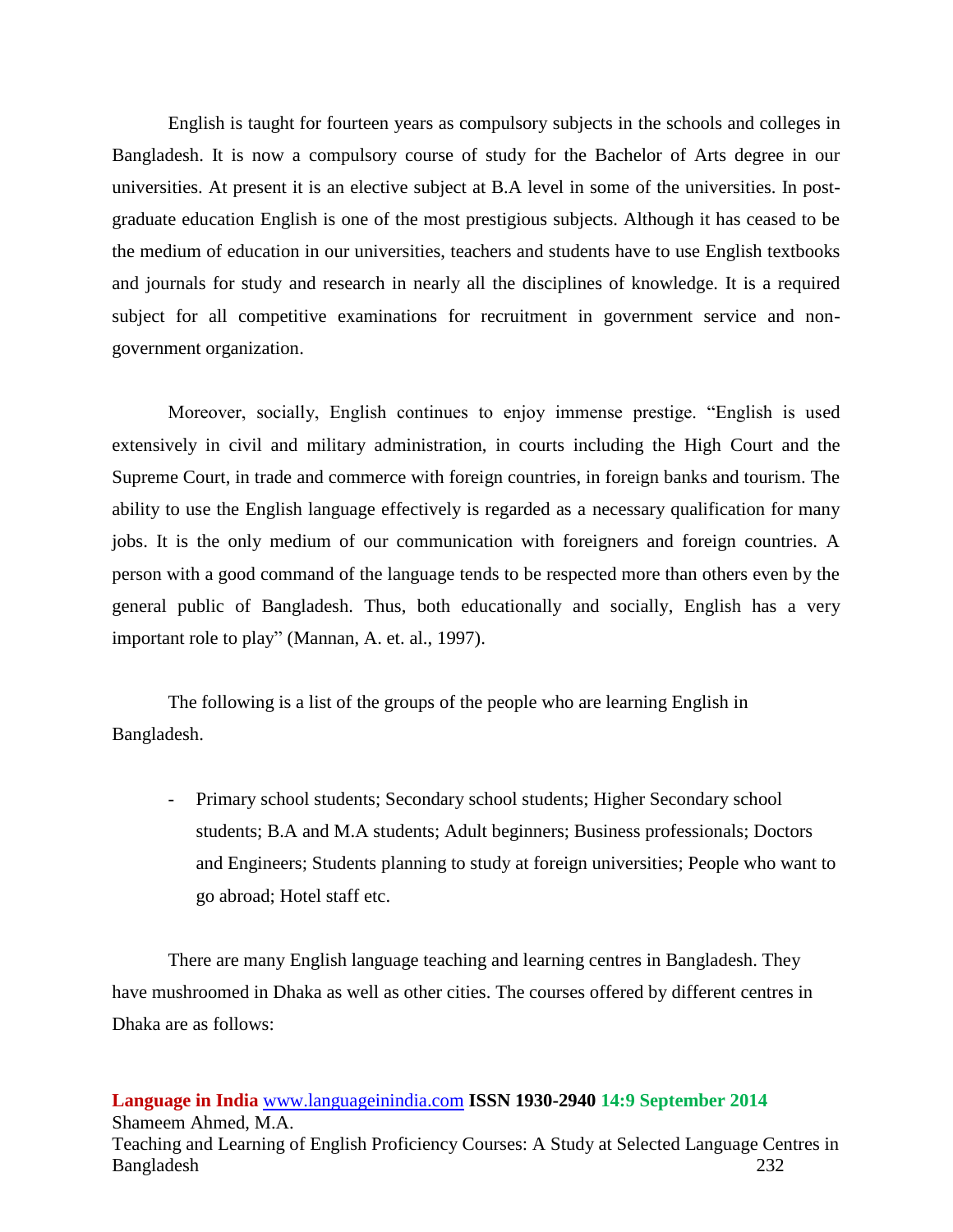- English for General Purposes; English for Specific Purposes; Courses in Spoken English
- Preparation courses in IELTS; English for Secondary School Students; English for Higher Secondary School Students; English for B.A; English for M.B.A and B.B.A; Business English; English for Professionals etc.

These centres offer courses with different objectives. The main objectives of those courses are as follows:

- To enable the participants to speak English fluently and correctly;
- To sharpen their listening ability so that they can build themselves into responsible communicators
- To help them master vocabulary that may facilitate undergoing training or higher education abroad;
- To develop their skill of creative writing, e.g. drafting letters, recording resolutions, preparing reports/messages so that they can establish rapport with their clients or organization.

At present the teaching centres attempts to convince the people of the advantages of learning in their particular instructions. They use the media of newspaper, poster and banners offer attractive courses with 100% guarantee of success. Sometimes the course organizer even declares that they will return the course fees if the participants fail to learn English by the end of the course. There are a huge variety of centres in almost every area in Dhaka city. Students choose a particular centre for many different reasons, but their choice often has no sound basis. The young people select the centres according to the popular nomenclature, the nature of the courses offered, time schedule and course fees as well as course materials. The young students rarely consider the teaching personnel behind the courses. The centre should be chosen for its success (which they do with not many options) but the students have no way of knowing or testing that.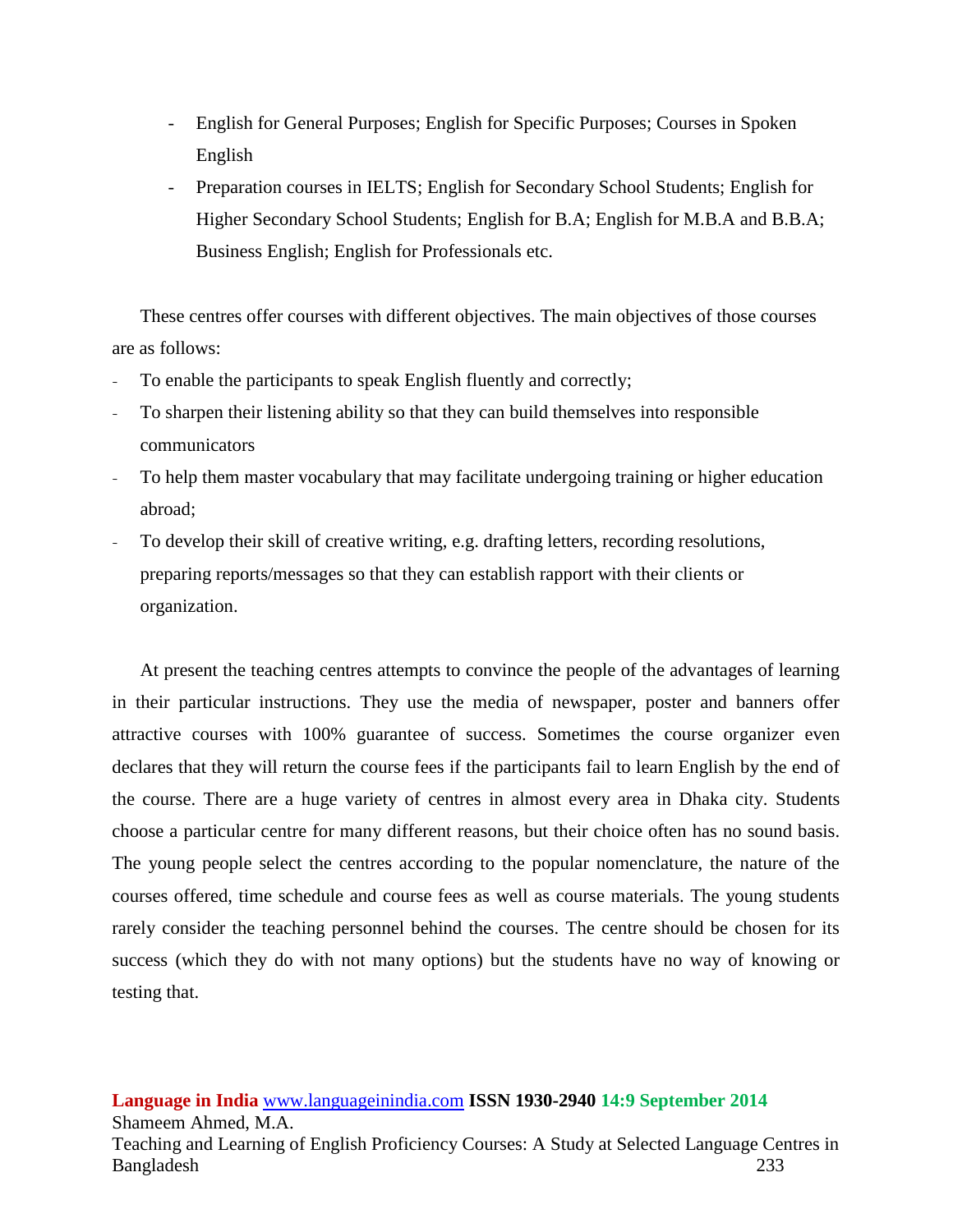Generally, the students are interested in taking English courses in the teaching centres to improve their proficiency in English. In order to give some extra care and attention to English the parents also send their children to these centres. On the other hand, the intellectual and educator of our country are deeply concerned about the English learning and teaching in these centres. Are they really helping the students of our country by giving them a clear understanding of the subject or are these only a sheer ploy to squeeze money out of their pockets? Many questions are raised about these centres by different section of our society.

The popularity of those courses is undeniable. The need for them is also equally inarguable. But the quality of these courses is uncertain. No intensive research has yet been done to show the exact nature and quality of the teaching in those centres. Moreover, the courses involve a number of problems: problem for teachers, problem for learners, problem of teaching methodology and teaching materials, problem of assessment and testing, the problems of syllabus and curriculum. These problems can be solved but not until extensive research has been done. The present study has been undertaken so as to identify and observe the exact nature and quality of teaching in these centres/institutes.

Although studies have been made on different aspects of English teaching and learning at different levels, no comprehensive study has so far been attempted on the real condition of English teaching and learning in these centres. The main objectives of this research have been to find answers to these questions:

- 1. Do these proficiency courses benefit these adult learners?
- 2. If so, what are the factors that are responsible for this?

The research is based on the hypothesis that these types of proficiency courses do benefit the learners.

The whole research has been undertaken in a qualitative method. Data was collected on the basis of materials study, class observation, interviews and questionnaires. Emphasis was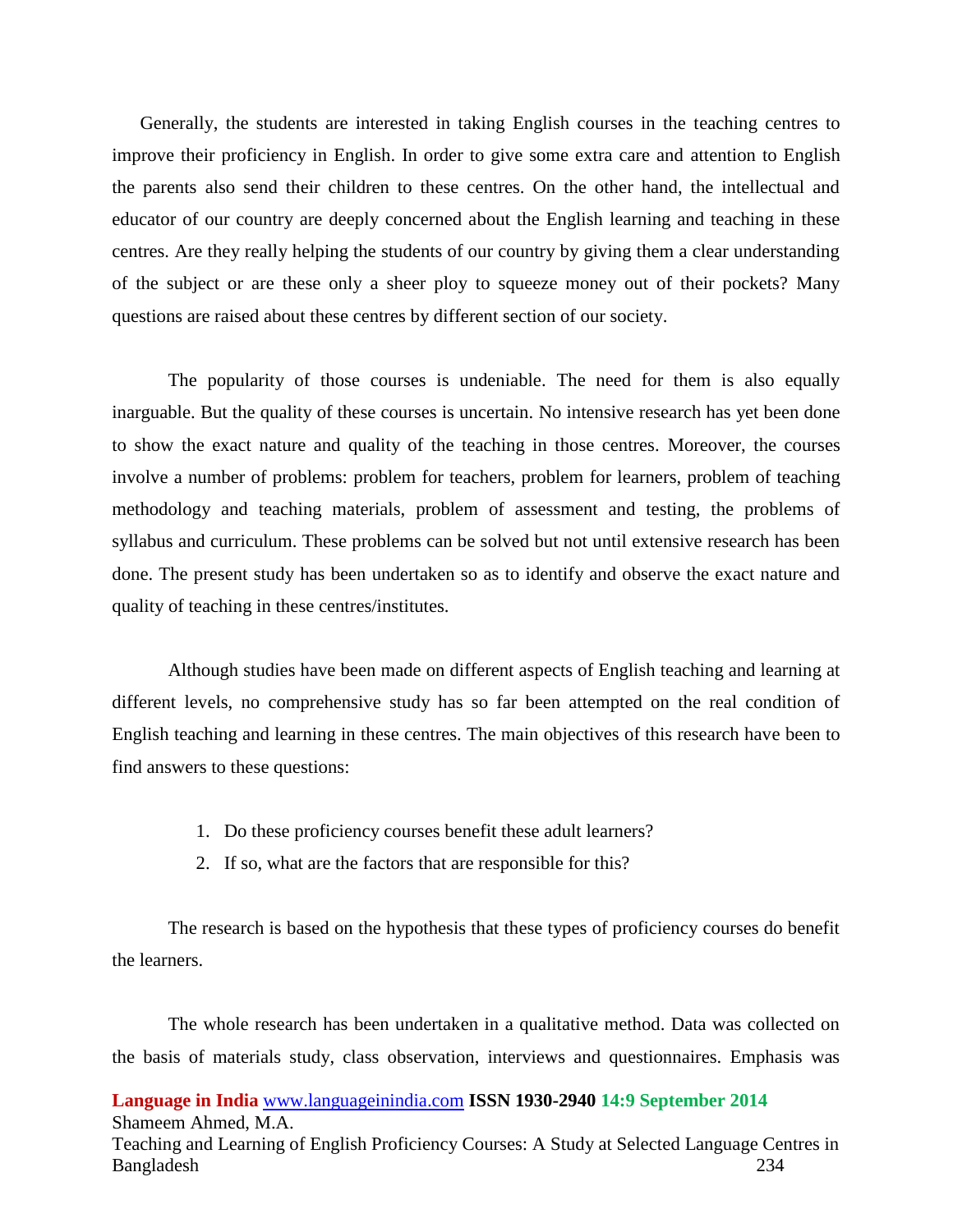given to direct interview of the Director of the centre, teacher, and students to know the situation in the institutes/centres. Special care was taken to avoid any misunderstanding relating to this research. Interviews and questionnaires were designed carefully to access appropriate data.

The possible target students are the adult beginners, professionals, students planning to study at foreign universities, people who want to go abroad and business executives. These students want to enhance their English as a foreign/second language from these centres for the above reasons.

The following centres have been selected in Dhaka city to monitor the nature and quality of these types of English proficiency courses:

- Bhuiyan Computers; Gateway; Saifur's; Pundits; Democracy watch Education; British American Language Institute; Global; Zenith; Grand English Academy; Need Limited; FM Institute

#### **Methods of Data Collection**

This case study was conducted in order to investigate the existing situations in language teaching centres so as to obtain data that would help to get a picture of condition of teaching and learning of English in centres in Dhaka city.

Nunan (1992:75) define a case study as "the investigation of a single instance in the context in which it occurs."

McDonough & McDonough (1997:207) points out with respect to methodology employed in case study:

Cases … are objects to be studied and are not synonymous with any particular techniques. They are for this reason methodologically eclectic, with a number of different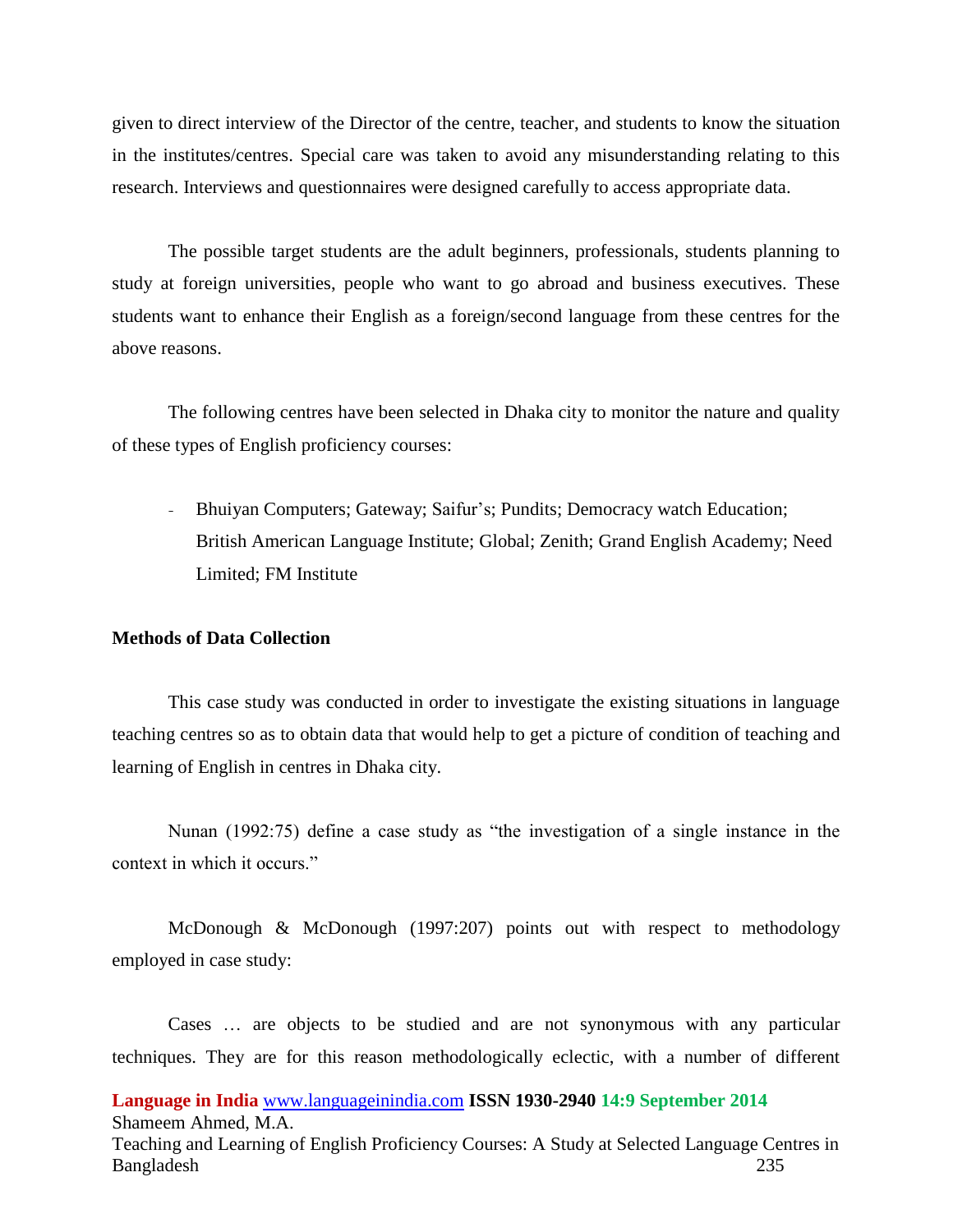permutations and possibilities of choice. In addition, they suggest that the typical technique for interpretative research include:

- naturalistic and descriptive observation
- narrative diaries
- unstructured and ethnographic interviews
- verbal reports
- collection of existing information

Of these methods, it was decided to implement three of them for this particular case study, namely face-to-face interviews, classroom observation and collection of existing data. The interview is crucial for this project, since it will allow the researcher to obtain the director's, teacher's, students' opinions on their particular centres, teaching and learning needs as well as their experience as owner, teacher and members of the institutes. In addition, the study needs to be complemented with the actual observations of both the teacher and the students' performance, in order to show, suggest and find out which aspect of teaching they would need to improve.

### **Interviews**

There are many different permutations in the methods. Hence, an interview might be classified into three different types, structures, semi-structured or unstructured. This represents "a spectrum … from formal and controlled one at one end to more open and less predictable at the other" (McDonough & McDonough, 1997:182). It is generally argued, however, that these modes can be used in combination.

For this project, a combination of semi-structured and unstructured interviews was employed, since it is necessary to allow the interviewees to express their views and feelings. In this sense, the advantages of these types of interviews are commonly acknowledged. In fact, this approach can be very effective in encouraging the interviewees to respond freely and does not restrict or constraint their responses. Nunan (1992:150) states that the semi-structured interview,

**Language in India** [www.languageinindia.com](http://www.languageinindia.com/) **ISSN 1930-2940 14:9 September 2014** Shameem Ahmed, M.A.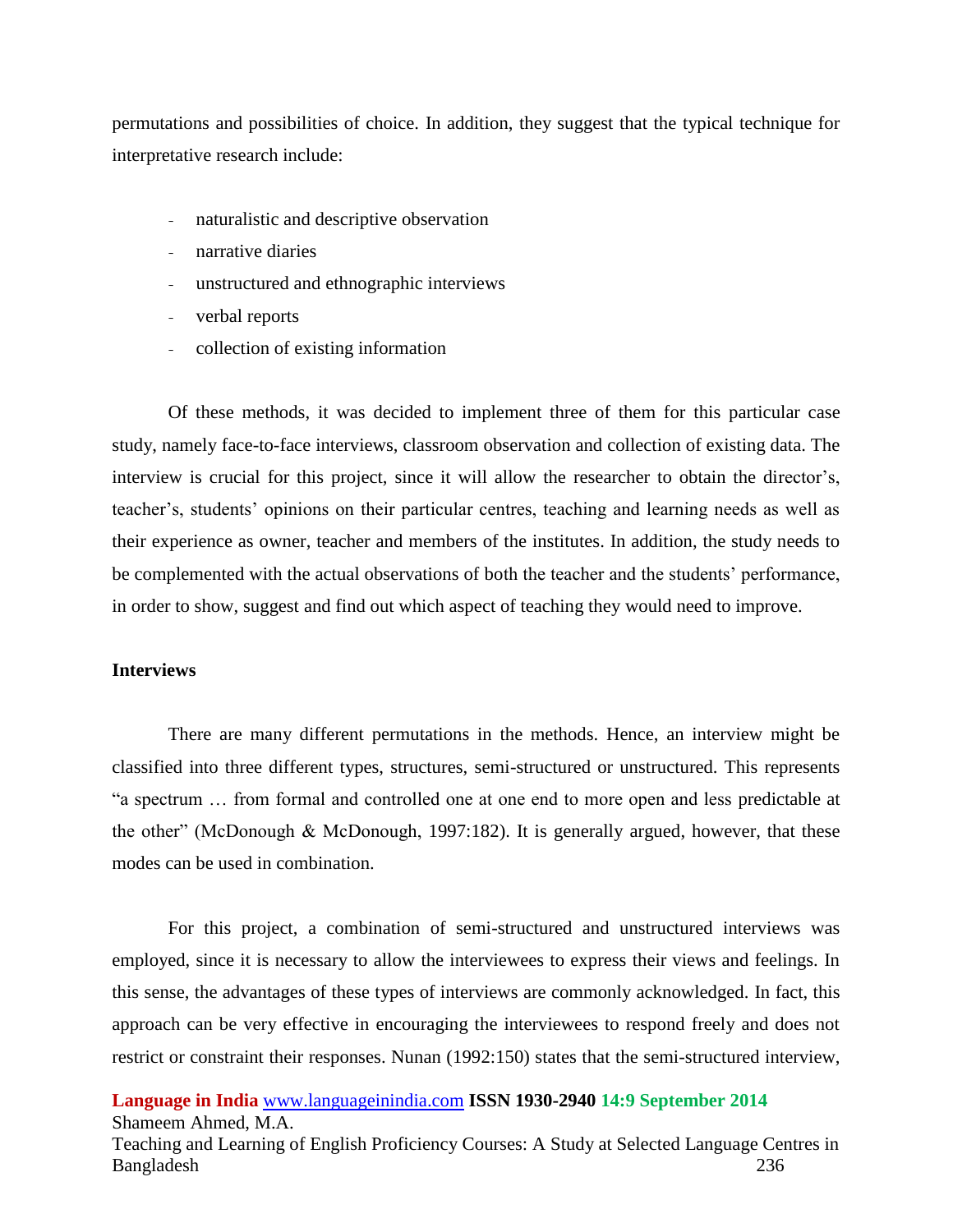mainly, "… gives the interviewee a degree of power and control over the course of the interview" and "the interviewer a great deal of flexibility".

The interview for this included closed and open questions (see Appendices: Table A, B  $\&$ C), which leave room for follow-up questions. The questions were mainly about the centres, teachers and students regarding their qualifications, experience and expectations. It was designed in order to obtain richer data and personalized responses. Certainly, even though all the interviews conducted had the same questions and topics, an effort was made to provide an informal and relaxed atmosphere and to personalize each interview.

## **Classroom Observation**

It was needed to observe teachers in action using their knowledge in the real sitting of the classroom. Classroom observation gives the opportunity to see teachers putting theory into practice; it shows what teachers do rather than what they know.

Different authors divide the observations into a number of categories or approaches. For example, McDonough & McDonough write about systematic and naturalistic observation; Wallace distinguishes system-based/ethnographic and ad hoc procedures. There is also a marked contrast between structured or un-structured or open observation.

There is a distinction between qualitative approaches and quantitative approaches to observation, which determine the techniques and instruments to be used. The purpose of a qualitative approach is to obtain data about all that happens in the classroom. On the other hand, the aim of the quantitative approach is to examine particular aspects or behaviours in the class, namely teacher behaviour, student behaviour or the interaction between the teacher and students or among students. For quantitative approaches, common instruments employed are checklists or forms to be completed.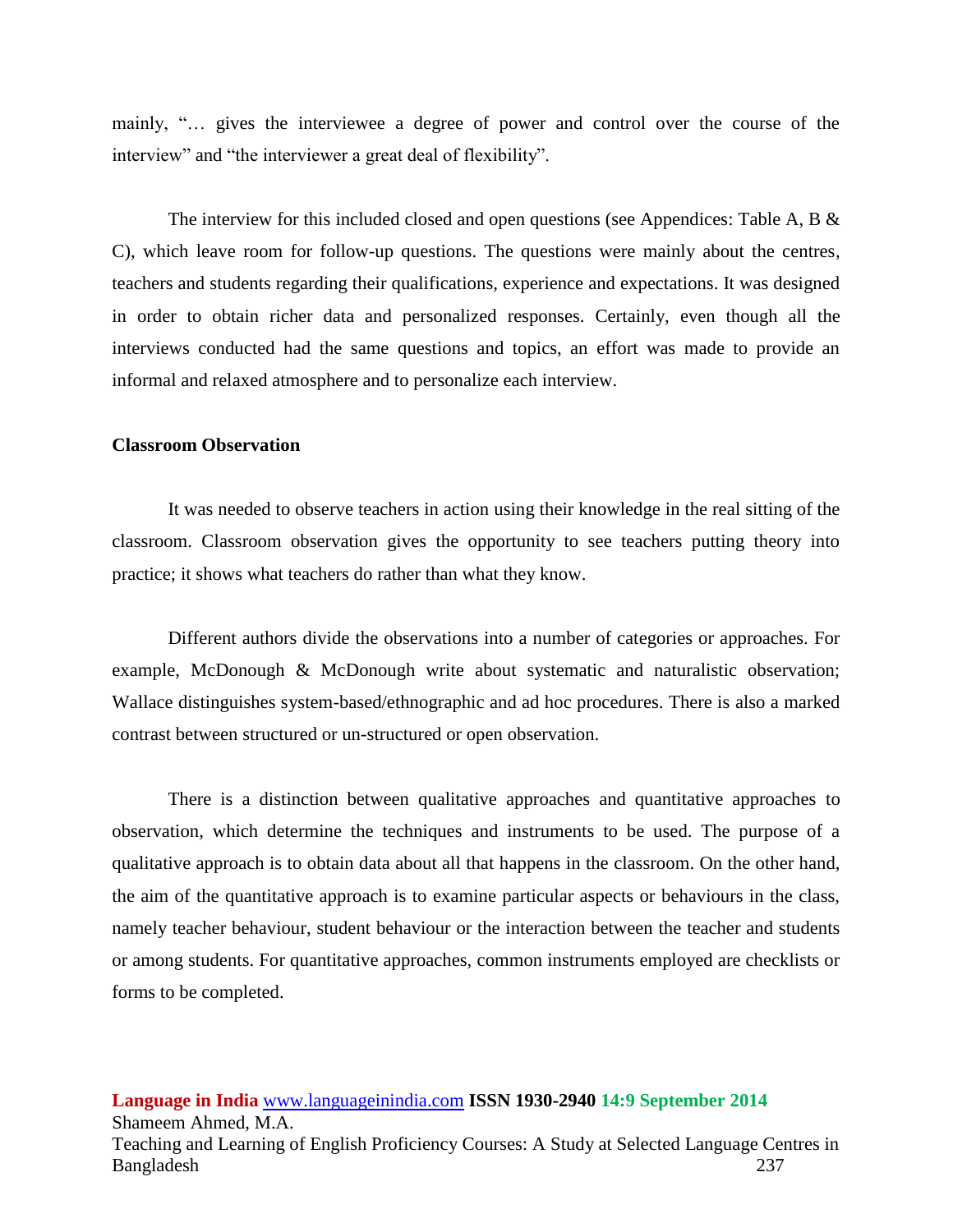In this case study, a quantitative approach was used to observing classroom, since the purpose was to examine teacher and students behaviour. The instrument used was:

- A *checklist* of different aspects involved in teaching a lesson, including teaching skills and personal skills. (See Appendices: Table D & E).
- A *form* to be completed, by both the teacher and students mainly describing different aspects of teaching, learning concerning the respective centre. (See Appendices: Table A, B  $\&$  C).

## **Administration of the Methods**

The first step of the process was to ask the directors for permission to conduct the research in the institution, informing them of the purposes and stages of the research. Then the same information was given to a teacher and a group of students.

Secondly, the **interviews** were conducted. The language employed was English, although in many cases it was natural to switch to the mother tongue, Bengali. This might have happened because people may feel more comfortable expressing their inner thoughts and feelings in their mother tongue and also (especially with the directors) due to a lack of fluency in English. Each interview took approximately 10-15 minutes. They were held before and after classes, in different rooms. The subjects interviewed were the nine teachers and ten directors.

With respect to recording what is being said, the main options are *note-taking* and *questionnaire filling* with some advantages and disadvantages. Note-taking is problematic as it requires that everything is written down quickly. As a solution, it was decided to take notes, using abbreviations and key words. Filling in of questionnaires by directors and teachers at times also helped a lot to collect necessary and relevant data in this regard.

Thirdly, the **classroom observations** were carried out, visiting one class of some of the teachers at certain teaching centres. The whole process involved three stages: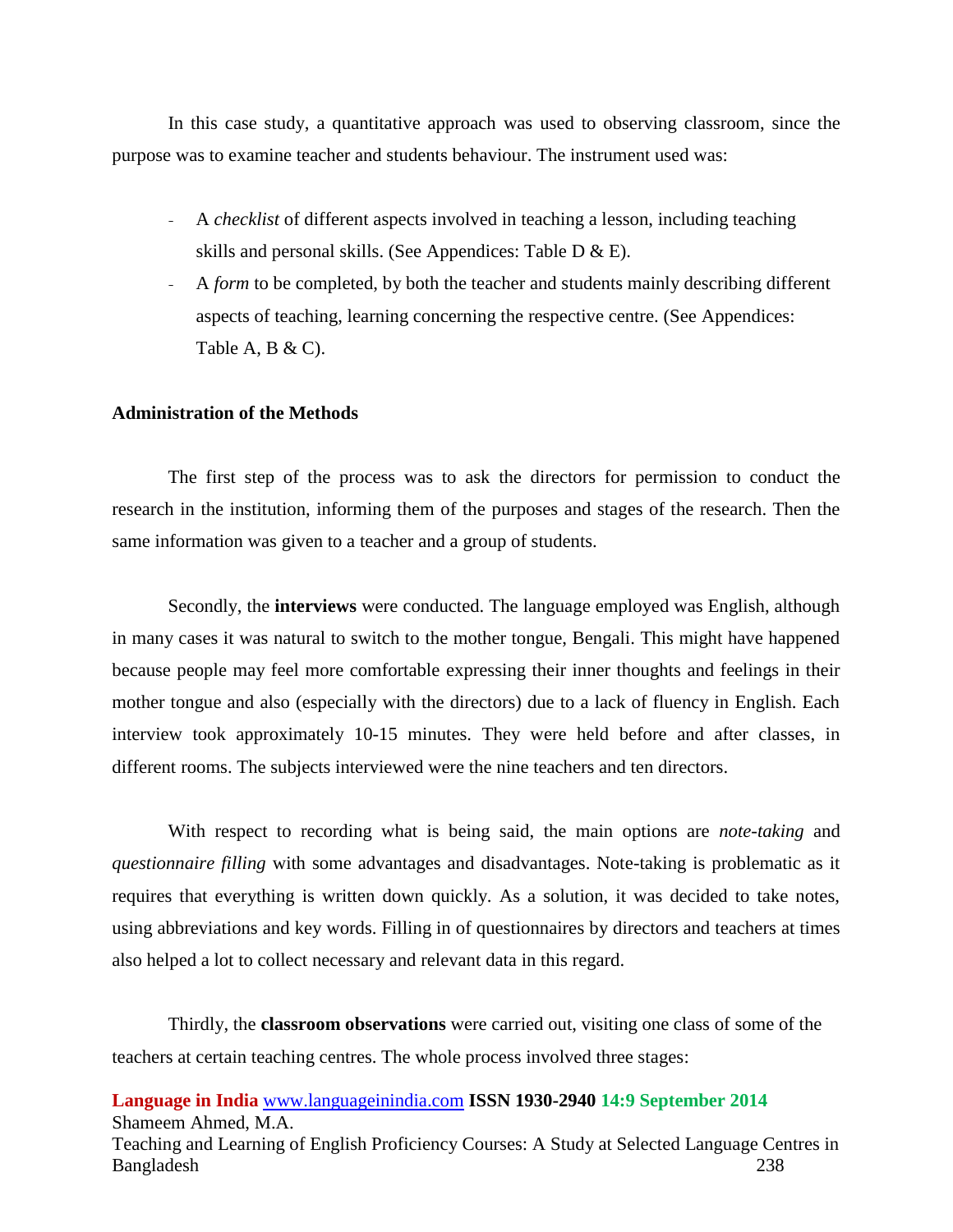- The planning conference**:** This took place immediately after the interview with the teacher. The class to be observed was agreed on, and the visit was scheduled. Besides, I showed and explained to the teachers the instruments that were going to be used.
- The observation: This was conducted on the scheduled date and with the instruments presented.
- The feedback conference**:** This involved an analysis of the data obtained during the observation, agreeing on what had happened in the classroom with respect to the areas of concern. As the feedback session is the ideal place for a teacher to express him/her about teaching and to put his/her thoughts together.

#### **Methods of Data Analysis**

The choice of a particular method for analyzing the data collected will depend on the type of methods employed. For the interviews, it was mentioned that a combination of semistructured and unstructured interviews was used. As Nunan acknowledges, pen questions result in richer data but are much difficult to quantify. He suggests, however, to conduct "key word analysis". This consists in grouping the responses according to categories that can be noted through all the interviews. According to McDonough & McDonough (1997:186),

The more open ended, exploratory and ethnographic interviews referred to above may be analysed qualitatively by searching for themes, by looking for patterns, by looking for interpretations which are consistent with all the information revealed in the interview.

For the classroom observation data, on the other hand, it should be noted that the data was recorded in a checklist of categories or issues and in a questionnaire form designed for this purpose. In this case, the analysis consists of counting the frequency of occurrence of the categories, that is to say in which class or centre each issue was present.

**Language in India** [www.languageinindia.com](http://www.languageinindia.com/) **ISSN 1930-2940 14:9 September 2014** Shameem Ahmed, M.A.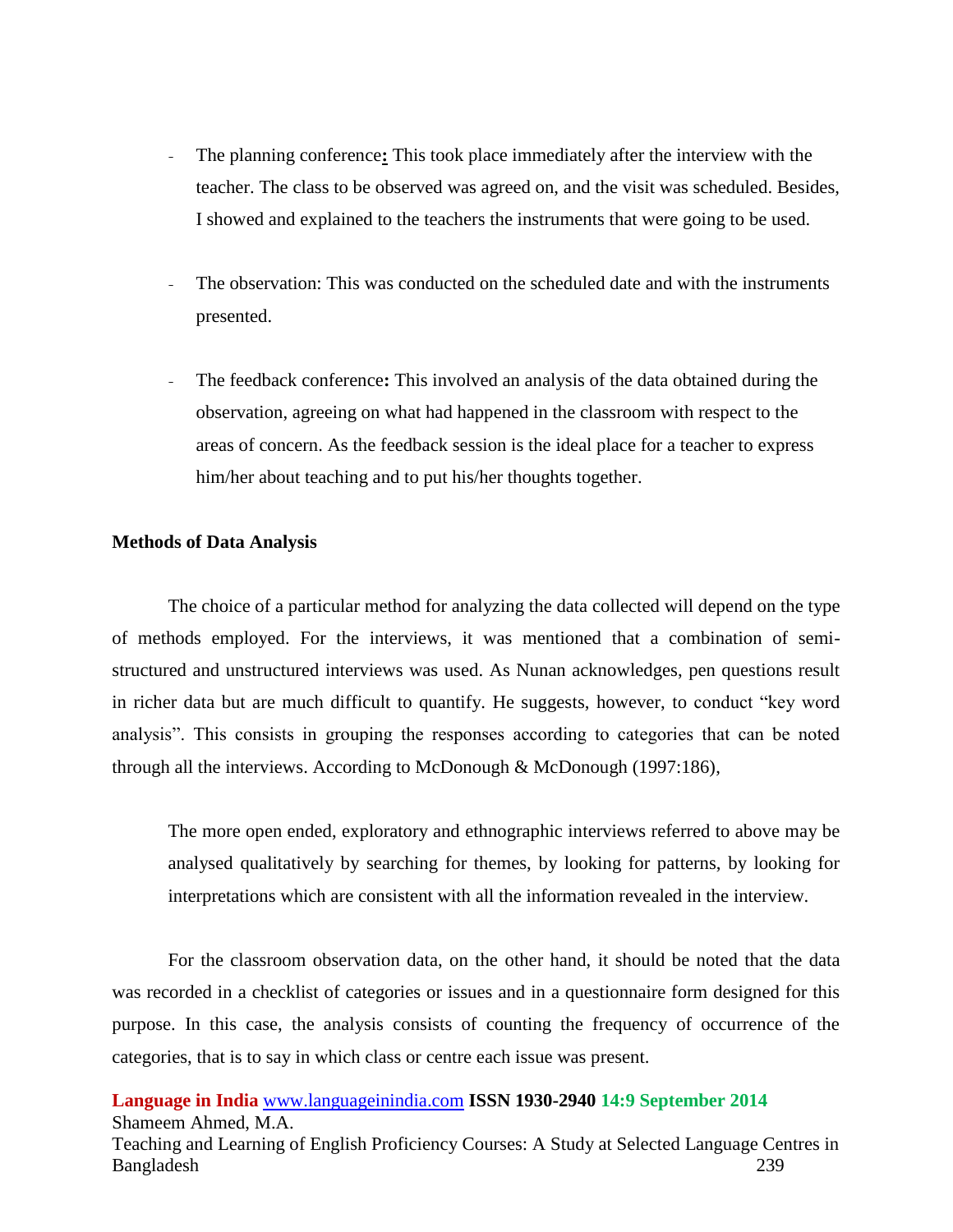### **Findings of the Study**

#### **Interviews and Classroom Observation Findings**

A number of eleven (11) English teaching centres located around Dhaka city have been visited for collection of data and information for this research. Among them are: Bhuiyan Computers (BC), British American Language Institute (BALI), Democracy watch Education (DW), Pundits (P), Grand English Academy (GEA), FM Institute (FMI), Need Limited (NL), Global (G), Zenith (Z), Gateway (GW), Saifur's (S). Henceforth, the above abbreviations will be used to refer to these language centres for convenience.

One of the stumbling block to conduct this study was inaccessibility of data. This proved to be the case quite more than that. It was very difficult to interview to collect information, observe any class of some so-called successful centres in the sake of secrecy and antimanagement decision. Only after much cajoling and convincing, did Centres like G, GW, Z, GEA, S gave some chance to get some opportunity to observe classes and talk to the teachers. They were also very secretive about accessibility to data for some unexplained reasons.

The main objectives of the study were to find out the situations of English proficiency courses in language centres in Dhaka city. The research objectives were to find out different problems and issues surrounding them as well as to get a picture of how these courses were beneficial to the learners and what made them so. This current study was conducted on the following specific areas:

- Curriculum and syllabus; Methodology; Teaching aids and course materials; Teachers' and students' attitudes; Motivation; Students' comprehensibility; Rapport between teachers and students; Testing system; Teachers' qualifications & training; Physical facilities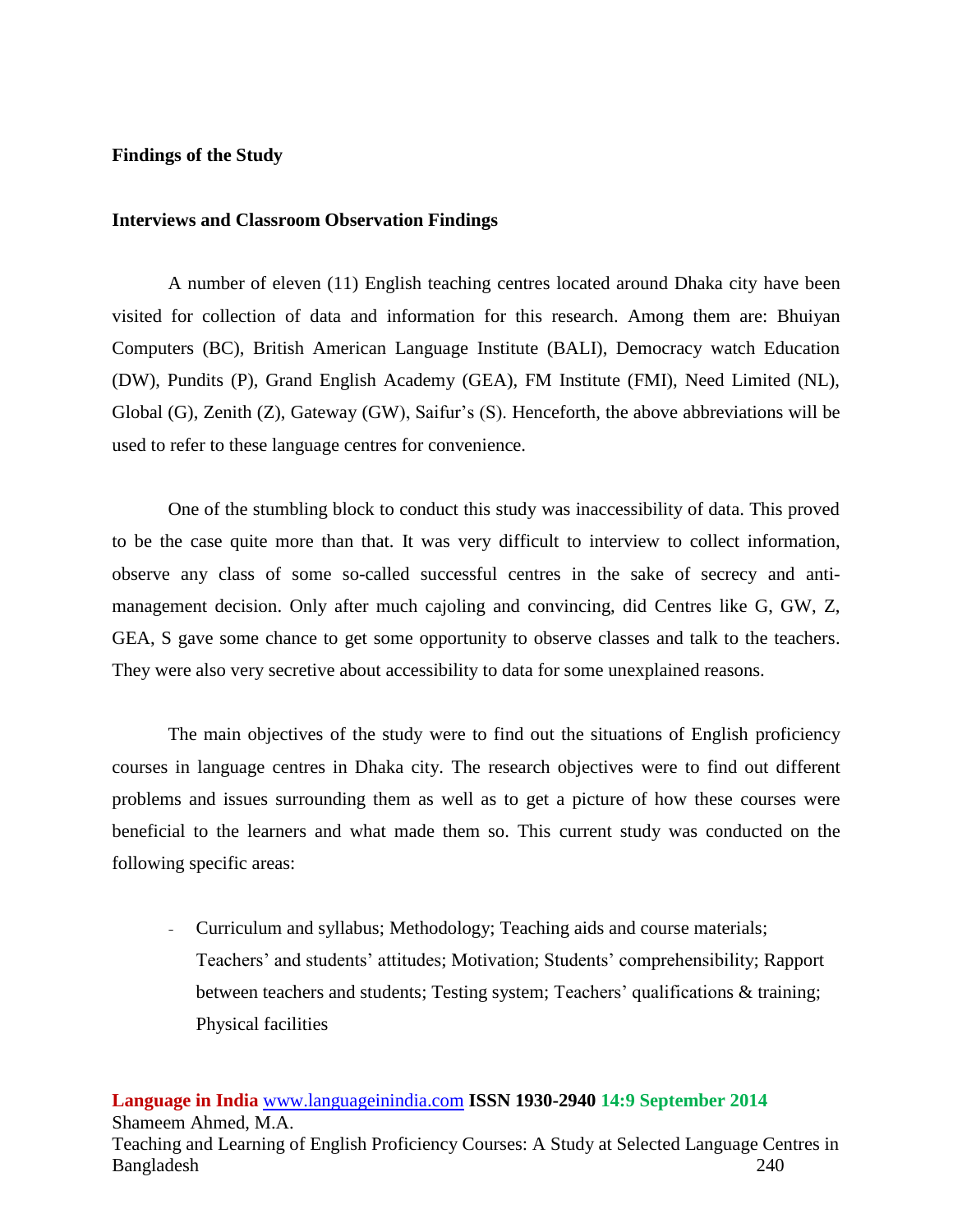## **Curriculum and Syllabus**

Most of the centres generally do not follow any curriculum and syllabus. It is a common phenomenon with centres like FMI, G, GW, GEA, S, and NL. But centres like BC, BALI, DW, and P do have a specific curriculum and syllabus of their own for a step-by-step development of students' progress in their English proficiency level. Whereas teachers and directors of the first category do not think syllabus is necessary for this type of courses, centres like BC, BALI, DW, and P find the necessity of it for the spoken and written courses. They have their own programmes and their own teaching methods, testing system and examination methods. It is necessary to find out the basic difference between the success of the centres with or without syllabi. Moreover, some of the centres provide different levels of courses, such as elementary, beginners, intermediate and advanced level of courses.

Furthermore, there is a great scope to analyze the effectiveness of these different levels of courses. But there is no denying the fact that students at centres like BC, BALI, and DW want to enroll into a further advance course in English immediately after completing the beginner's course. Quite interestingly, centres like FMI, GEA, G, GW, and S offer only courses that they term somewhat like Foundation or the Basic English course. Especially, FMI and GEA is almost monomaniacal about it as they claim to have invented their own unique style of teaching and learning English for the weaker students in Bangladesh.

#### **Methodology**

One of the subtle yet effective ploys to attract students to these language centres is the highlighting of their teaching methodologies adopted for the course. The most interesting thing is that some of the centres advertise courses being taught by different methods, such as FM method, American easy method, Scientific HM method, scientific method, easy method, world's most popular course, communicative method, participate teaching method etc. It has been found that those methods are nothing but a self-styled version of the Audio-lingual, grammartranslation, and the drilling methods. In most cases, the class is taught as whole and pair and

**Language in India** [www.languageinindia.com](http://www.languageinindia.com/) **ISSN 1930-2940 14:9 September 2014** Shameem Ahmed, M.A.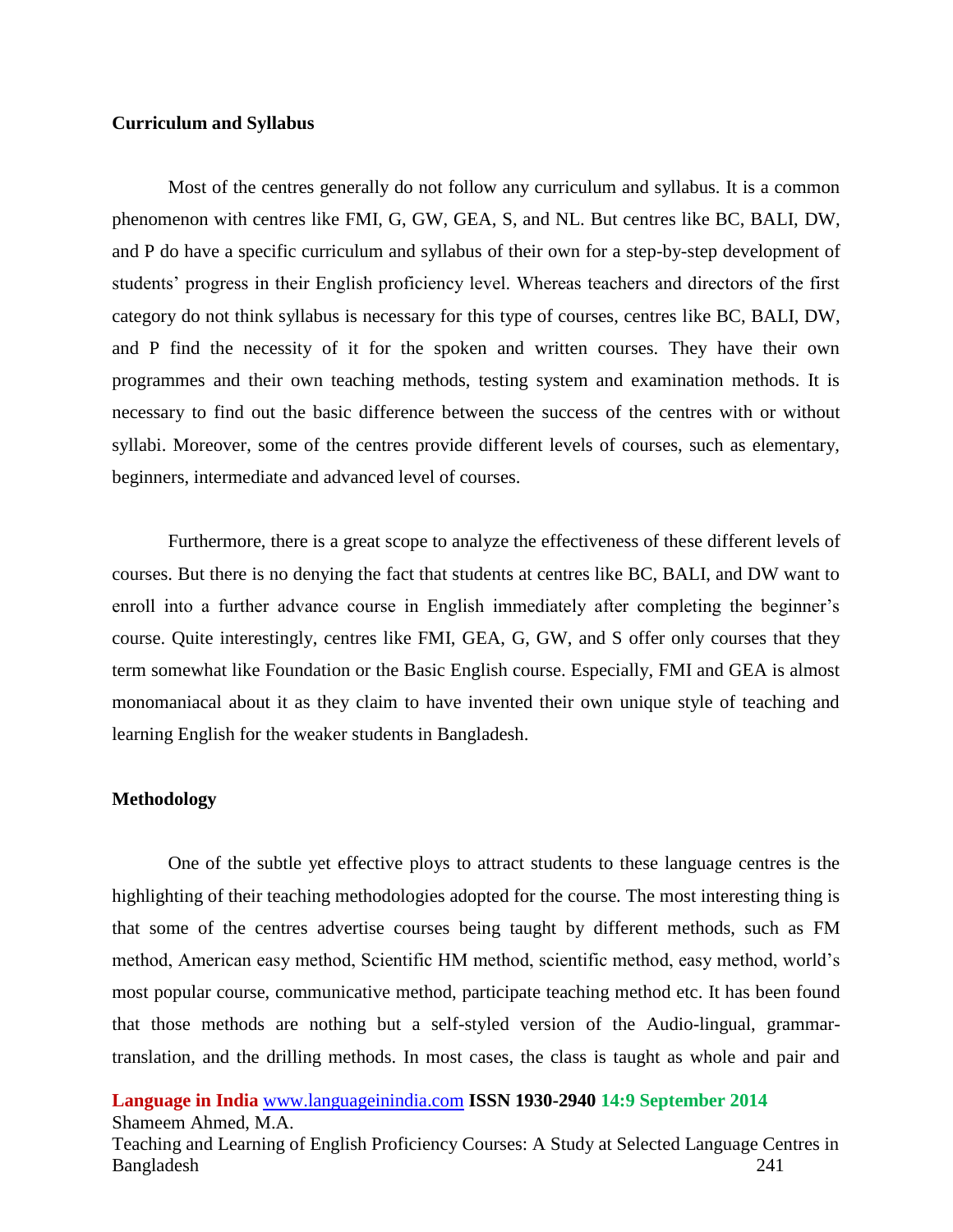group work are unknown to many of the teachers since they don't have any ELT degree in this field. Unfortunately, the more useful and challenging methods such as Communicative Language Teaching, Total Physical Response, The Silent way, Community Language Teaching, The Natural Approach, Suggestopedia, The Oral Approach and Situational Language Teaching are unknown and unfamiliar in teaching and learning English to them. But teachers of BC, BALI, and DW do follow some aspect of communicative teaching method and encourage pair and group work in the classroom.

## **Teaching Aids and Course Materials**

Course books**,** cassette player, TV, VCR, and back-white board, chalk and markers are the main teaching aids of the language classes. Unfortunately, most of the teachers do not feel at ease with using electronic and audio-visual equipments in the classroom. Occasionally, students have been given course materials. However, those materials can not fulfill the needs of the students because the materials have not been chosen on the basis f the students' needs. Many writers claim that authentic materials motivate learners because they are intrinsically more interesting or stimulating than artificial or non-authentic materials. In that case, most of the teachers are pitifully lacking in this area.

Centres such as FMI, Z, G, GW, GEA, S, and NL use their own developed course materials and don't have let alone sufficient not even the minimum practice books, audio-visual practice materials available for the students. Teachers propagating methods such as FM method, Grand English Academy, Saifur's use their own developed and marketed books as the exclusive source for the learners as course materials. They do not use any audio-visual materials in the classrooms. Whereas at centres like BC, BALI, and DW, teachers use latest and most popular course books available in the market and extensively use audio-visual materials in the classroom. Those three centres have a good collection of books, newspapers and magazines, audio-visual practice materials available to the students. They also constantly update and revise the course content and materials through latest resources available from the markets, and internet etc.

#### **Language in India** [www.languageinindia.com](http://www.languageinindia.com/) **ISSN 1930-2940 14:9 September 2014** Shameem Ahmed, M.A.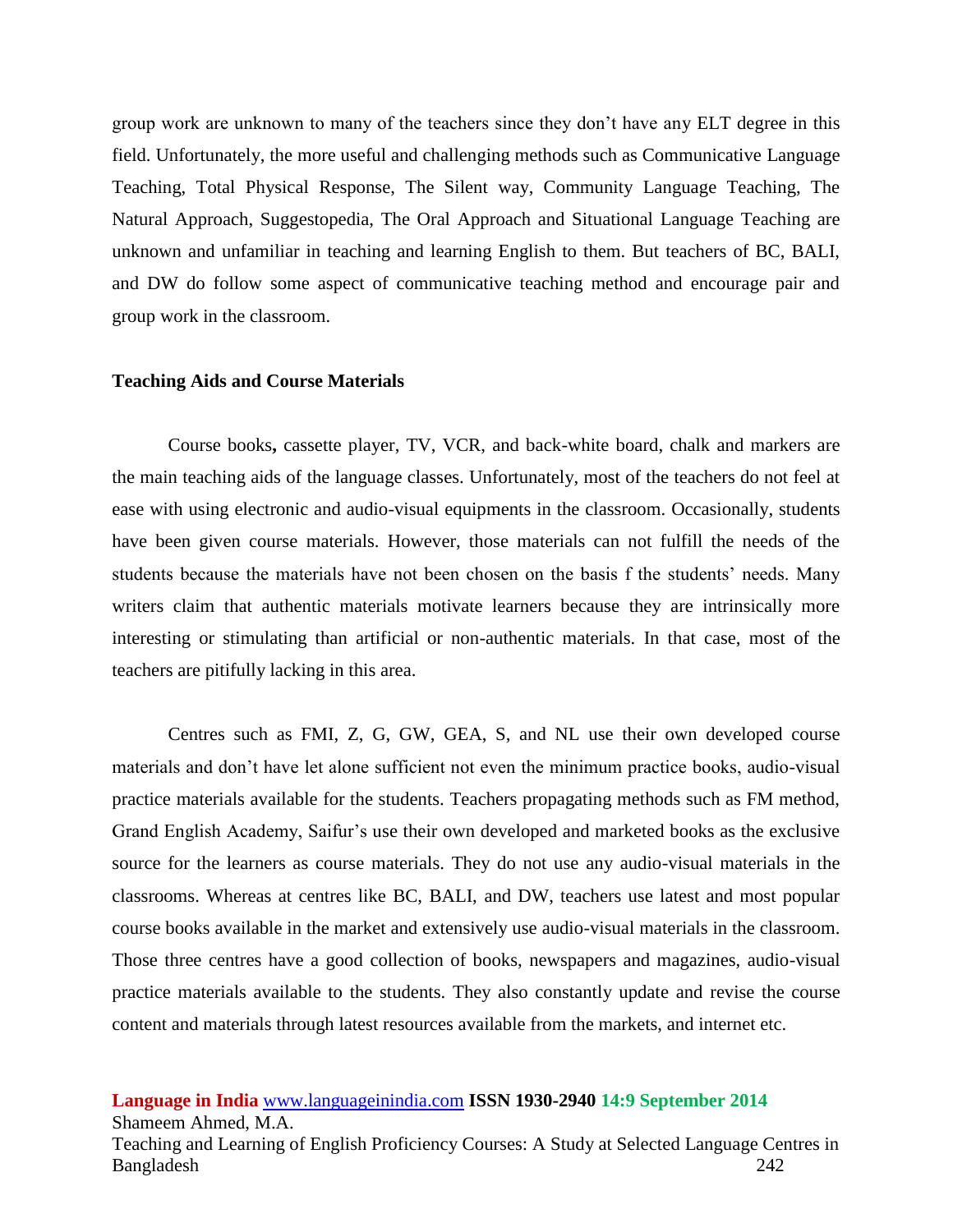### **Teacher's and Students' Attitudes**

There is a growing discomfort among teachers and students with courses. Teachers of many of these centres seemed to have a lack of interest and seemed unconvinced about what they are doing and students also have a similar attitude. The language teachers blame the students for not practicing the lesson at home. In the teachers' opinion the students do not take courses seriously and the students thought that the course would be easy but when they found it was not so easy, they often left the course. Therefore, number of drop-outs is quite a few in most of the aforementioned language centres. From the class observation it has been found that few teachers' is not so flexible to teach language. In addition the teacher is not all the time very sympathetic with the weaker students.

From face to face interview with the teacher, it is exposed that the teacher does not think the importance of making lesson plan. But in real classroom situation it has been found that the teacher frequently wastes their time to select the materials.

According to the student, English is tough subject. Some of the students feel that they are improving a lot and others think that they have been trying hard but much improvement they could not felt. The students think that in schools, colleges, and universities, they had no opportunities to speak in English, so by taking the course they are trying to get an environment in which to speak English.

## **Motivation**

The people involved in language teaching often say that students who really want to learn will succeed whatever the circumstances in which they study. The teachers who are lively and friendly can easily motivate the students. It is found from this study that the majority of the students of these language centres are self-motivated. The real driving force behind learning the English proficiency courses is that this will ensure learn English, feel dignified, influence friends and relatives, colleagues and others, get a good job, shine in life, broaden horizon, know the world and win the world intellectually.

**Language in India** [www.languageinindia.com](http://www.languageinindia.com/) **ISSN 1930-2940 14:9 September 2014** Shameem Ahmed, M.A.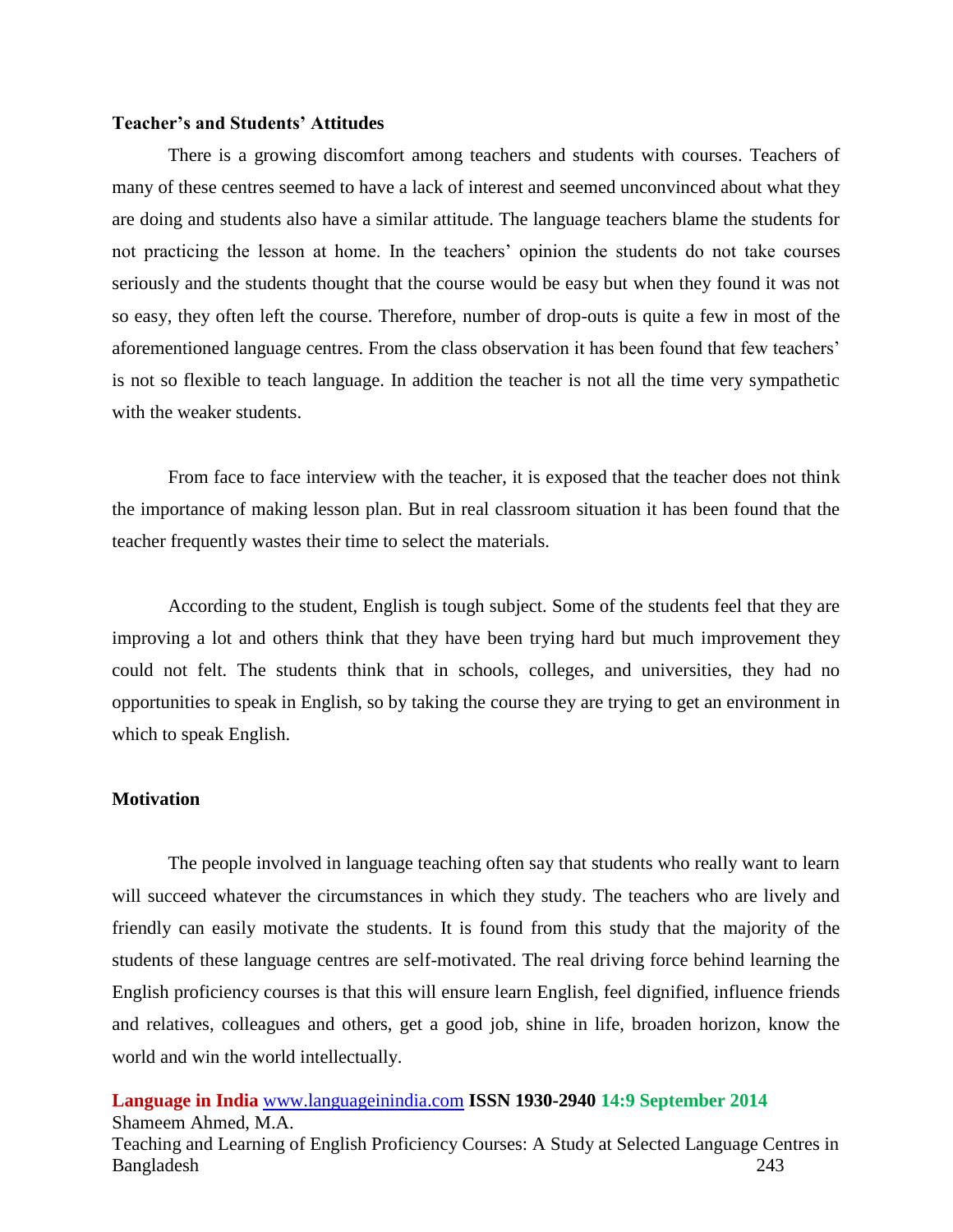What de-motivates them at times is the manner and attitudes of the course teacher who lacks flexibility, course content, methodology, lack of practice and peer pressure etc. This often is the case with (as has been assessed through class observation) centres like FMI, Z, G, GW, GEA, S, and NL. Teachers of some of these centres most probably are not so aware of the fact that motivation can play such an important part in learner's acquisition of a foreign/second language. Teachers from BC, BALI, and DW seemed to have become aware of this factor and they seemed quite friendly, flexible, sympathetic and accommodating in the classroom. It should be mentioned here that average female students are strong in motivation than male students in these centres.

#### **Students' Comprehensibility**

"Students have been learning English for 14 years but they are unable to use it for real purposes. The language learners in our country are just like a learner driver. For example, a learner driver who has knowledge of the different controls of the car and can drive on safe road sunder the supervision of the instructor. But is it enough? Can he drive, alone, on a busy road in the city before getting used to the actual driving condition? The answer can easily is, No! The same thing happens to a language learner." (Hoque, 1997:220).

The students are weak in average learning English as a foreign language. From the class observation and questionnaire it has been discovered that the students do not practice their lessons at home as well as they can not follow the class effectively. According to one of the participants, "I understand but cannot express my feelings". In asking teachers reply that most of the students are not able to give the correct answer. It suggests that the students do not feel confident enough.

#### **Rapport between Teachers and Students**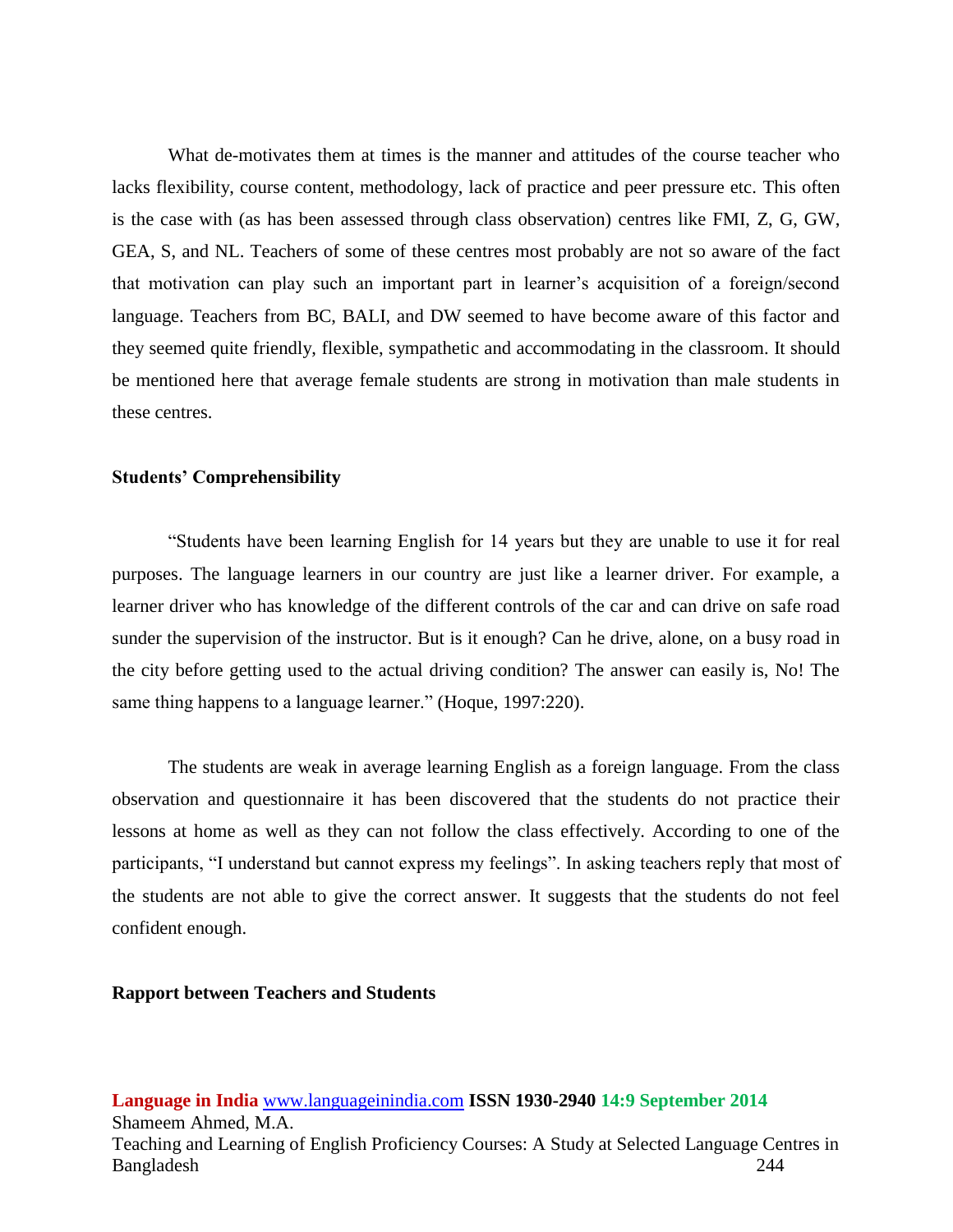The positive side of the English language teaching and learning in these centres is that most of the teachers are in a rapport with the students. Both teachers and students behave with each other friendly. The students are not frightened t ask their teachers any questions, as they might be afraid of their college or university teachers.

#### **Testing System**

Not all of the above eleven centres have a proper placement or diagnostic tests while collecting or selecting students for the English proficiency courses. One main reason might be the increasing number of centres of similar kind mushrooming in the city nowadays. Even though majority of the directors and teachers of the centres claimed to have a proper placement tests for students selection, the particular picture is exactly the opposite as myself have noticed and have experienced it with one of the most prominent language centres in Dhaka. It has also been found that in some cases the achievement tests are also not given. As one of the course teacher thinks, "The participants have exam phobia so if I will give them exam, they will drop out from this centre." Another teacher also opined that he only takes oral and written exam at the very end of the course so that these professionals do not feel overburdened with the course. He even skips any home work for students of the same batch (Business Executives) for that matter.

Apart from this, it has been found in the study that most of the centres do have a systematic and constant testing and evaluating systems for the students throughout the course. The most common pattern is a three tests system: one after the end of one-third of the classes, a mid-term and the final certificate awarding test. Some of these centres, such as, BALI, BC, DW, S, P have a through and meticulous students evaluation and testing systems.

#### **Teachers' Qualifications and Training**

Most of the centre claims highly qualified teaching staff, for example, in the words of one prospectus, "Conducted entirely by university teachers and English Language specialist". Are they really providing university teachers to teach English? From the interview with teachers, a

**Language in India** [www.languageinindia.com](http://www.languageinindia.com/) **ISSN 1930-2940 14:9 September 2014** Shameem Ahmed, M.A.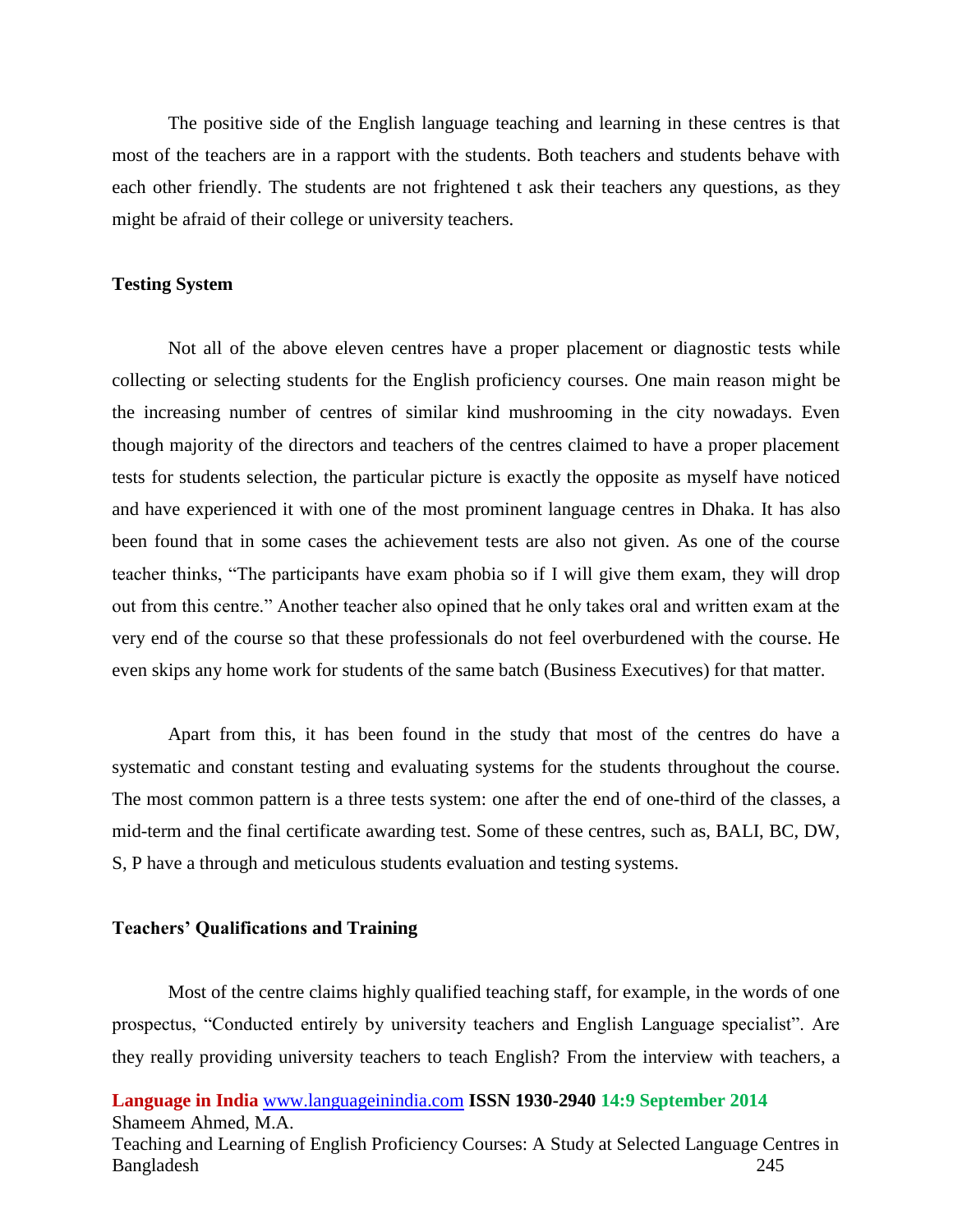very bleak and harrowing picture emerges as far as qualified teachers in teaching English language are concerned. Out of the eleven centres studied, a great majority of their teachers are not properly qualified and have not got any ELT degree or training. Centres such as FMI, Z, G, GW, GEA, S, and NL have teachers coming from totally different disciplines and have no training and many are still students. Centre like FM Institute recruit teachers only from the students who have completed a three semester (as they have a three semester basic English proficiency course) programme from any of their institutes. Another centre called Grand English Academy (they have three branches in Dhaka) boasts to have got only one teacher (also the founder of the academy, a former student of Dhaka University with degrees in English) for the last 19 years! On the other hand, centres like BALI, BC, and DW have got some experienced teachers with ELT qualifications and training working in public and private universities. But the ratio of full-time teachers to part-time teachers working at these centres is very low indeed!

#### **Physical Facilities**

Physical facilities are inadequate in many of these centres. A good number of centres are situated beside the main road or beside the very busy shopping centres but the classrooms are not soundproof so the heavy traffic is a nuisance to the class lesson. The classrooms sometimes are not well ventilated and lights are insufficient. Even though many of these centres have got air conditioned rooms and some breathing space for the students, but few have got adequate opportunity or facility for students to nurture the language in a language centre of this kind (facilities such as library, reading room, practice and resource centre etc.). From the study, it is also revealed that some of these centres, such as BALI, BC, and DW have got some laudable facilities of the above kind to create an environment among its students.

#### **Discussion of the Findings**

In spite of the limitations, some of the disadvantages of quantifying accumulated data of this kind of research, some very interesting facts and picture have come out of this study. A category slowly yet firmly emerges out of these eleven centres studied: a few centres with real

**Language in India** [www.languageinindia.com](http://www.languageinindia.com/) **ISSN 1930-2940 14:9 September 2014** Shameem Ahmed, M.A.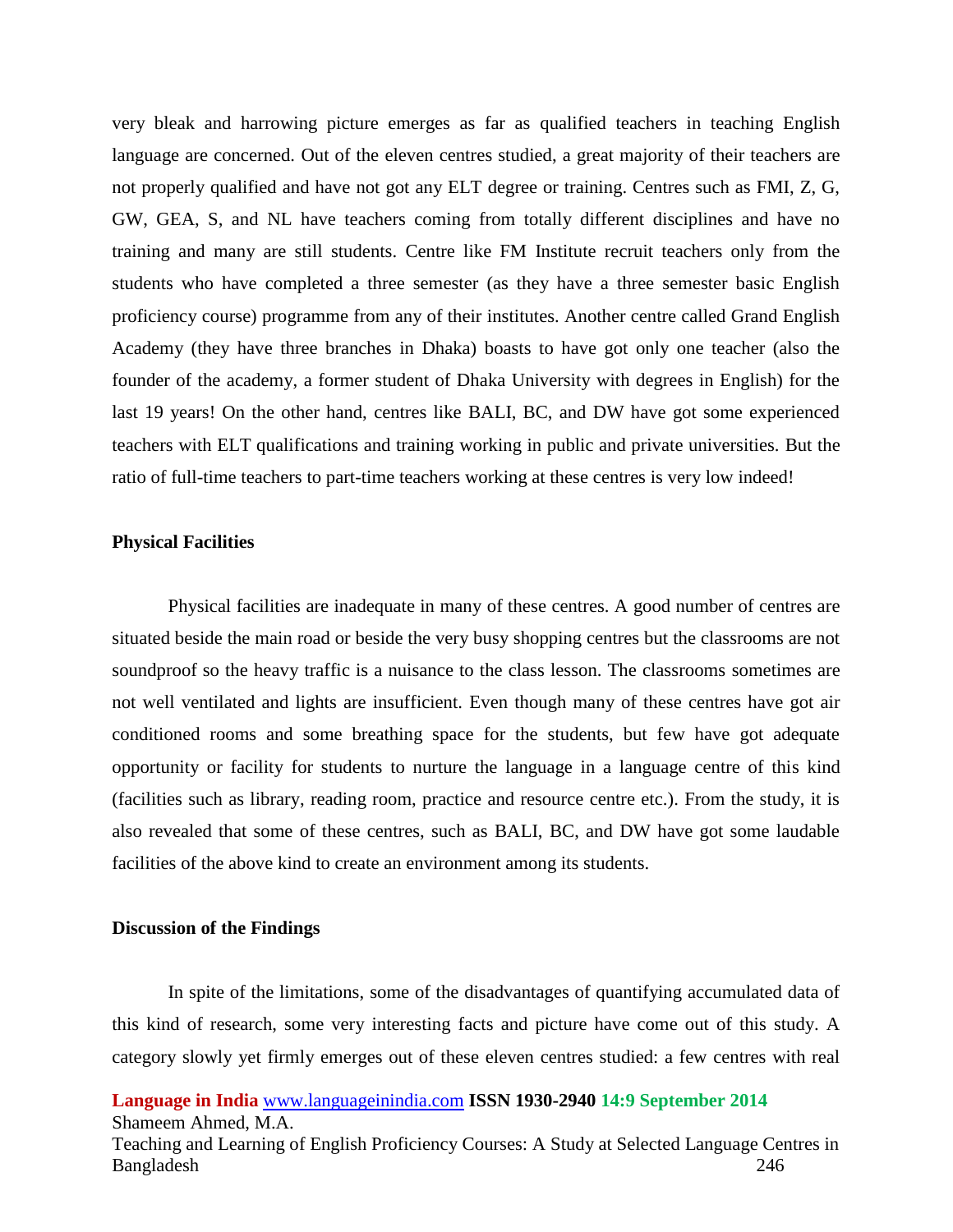motive, goal and vision behind them and also have a plan to expand in the future as an English language teaching and learning centre (for example, centres like BALI, BC, P, and DW), there are some whose prime objectives is to earn money out of such courses as they have no specific goal and vision behind them (centres such as FMI, Z, G, GW, GEA, S, and NL) etc.

What makes the students come to such centres for learning English is that they don't have too many options left for them. These centres also give them the opportunity to go for a course at their own pace and convenient time. There are also quite a good number of students who enroll into this type of courses solely to get an environment to practice some form or level of English which is totally absent in their home or working place. It is not that these same students are learning too many things and are successful in gaining their goals and achieving their target after completing a two or three months English proficiency course at these centres. But there is no denying the fact that these centres (irrespective of their rate of success or failure) instilling some enthusiasm, interest, motivation and eagerness into these learners with their idiosyncratic methodology, self-developed course materials, untrained teachers, inadequate facilities for practice etc.

A quick look at some of the centres will also give an idea about their idiosyncrasies, strengths and weaknesses worth studying. \*

| Name           | Enrollment         | <b>Facilities</b> | <b>Teachers</b>  | <b>Materials</b>   | Courses          | Specialty            |
|----------------|--------------------|-------------------|------------------|--------------------|------------------|----------------------|
| <b>British</b> | Newspaper          | Library with      | Experienced      | Translated         | $3-6-9$ months   | Every Friday:        |
| American       | advertisement,     | $1000$ books,     | Teachers from    | version of         | courses; 36      | day long             |
| Language       | reference          | $100+$ audio-     | public and       | <b>BBC</b> English | class (90 min.   | workshop in          |
| Institute.     | through ex-        | visual items,     | private          | course books;      | each); $1 \, yr$ | presentation,        |
| Founded in     | students, good     | language lab      | universities,    | Special course     | diploma in       | debate.              |
| 1997; No. of   | will, leaflet etc. | and practice      | Native Speakers, | materials by       | English from     | discussion,          |
| branches: 2    | Learners from      | facilities.       | in total 18      | Bali; Audio-       | next June        | public speech,       |
|                | different walks    | English           | teachers         | video, CD,         | 2005; classes    | ELT jokes,           |
|                | of life; 15-20     | speaking          | involved as part | printed &          | in the           | grammar jokes        |
|                | students in        | club, AC          | and full-time    | duplicated         | morning,         | etc; 1 to 1 audio    |
|                | each batch;        | classrooms        | basis; teachers  | materials.         | afternoon,       | labs $(30)$ , 1 to 1 |

**Language in India** [www.languageinindia.com](http://www.languageinindia.com/) **ISSN 1930-2940 14:9 September 2014** Shameem Ahmed, M.A.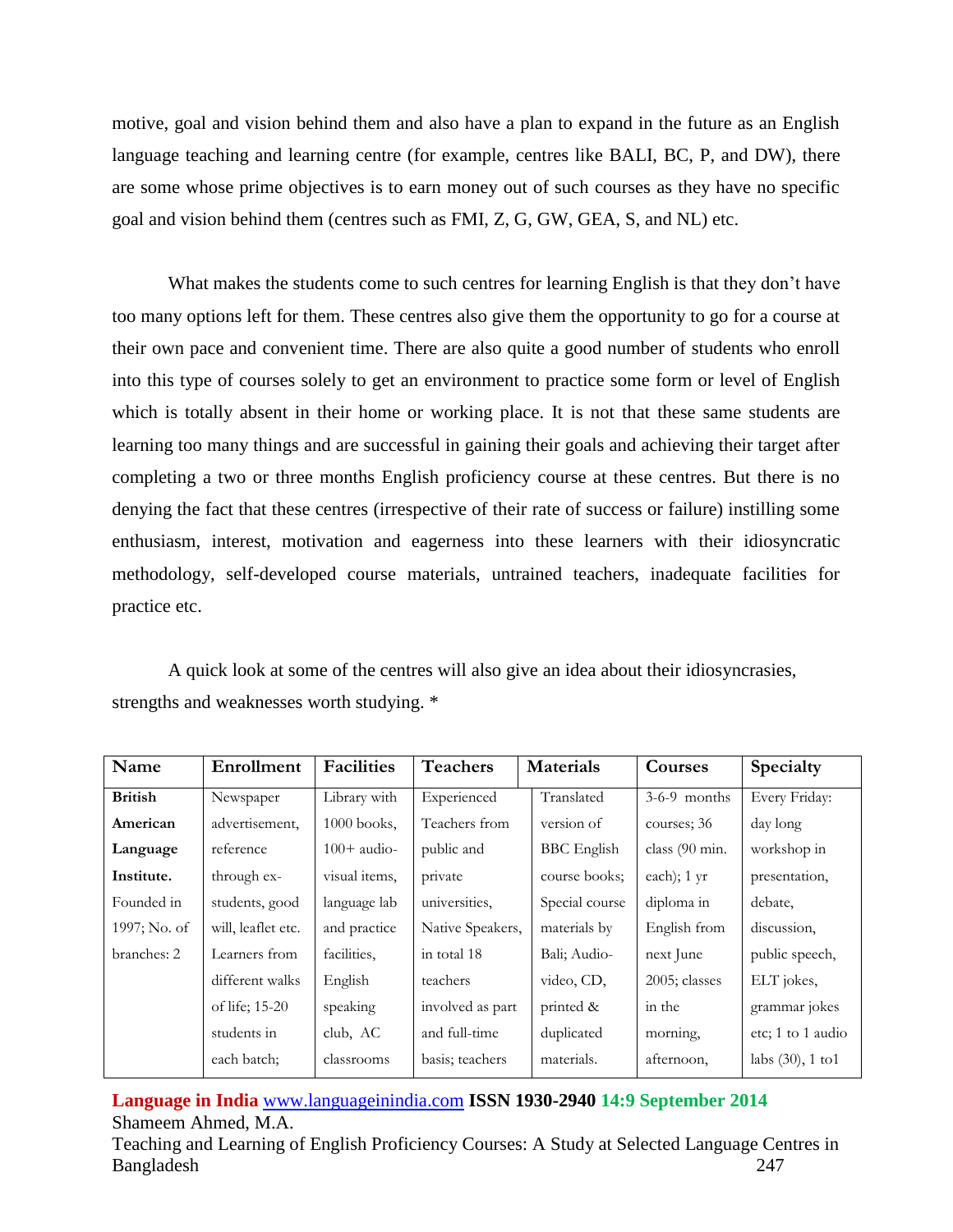|              | Age: 18-50+     |              | evaluated            |                | evening              | video $(6)$        |
|--------------|-----------------|--------------|----------------------|----------------|----------------------|--------------------|
|              |                 |              | constantly           |                | sessions             |                    |
|              |                 |              |                      |                |                      |                    |
| Bhuiyan      | Newspaper       | Library      | Teachers of          | <b>New</b>     | $2-4-6$ months       | Easy and           |
| Computers    | advertisement,  | facilities,  | English and          | Headway,       | General &            | convenient         |
| Founded in   | reference       | audio-visual | from other           | Breakthrough,  | Spoken               | enrollment for     |
| 1992; No. of | through ex-     | items,       | disciplines, not     | Changes,       | English              | students (12       |
| branches: 11 | students, good  | English      | many with ELT        | Spectrum       | courses; 12          | batches run at     |
| (Dhaka-5;    | will, leaflet,  | speaking     | qualification; in    | used as course | class each           | the same time);    |
| others-6)    | banner etc.;    | club, free   | total 40 teachers    | materials;     | month (120           | Installment and    |
|              | Learners from   | magazine,    | involved as part     | Audio-video,   | min. each);          | Membership         |
|              | different walks | course       | and full-time        | CD, printed &  | classes in the       | facilities, Free   |
|              | of life; 12-15  | handbooks    | basis; teachers      | duplicated     | morning,             | workshop and       |
|              | students in     |              | evaluated            | materials.     | afternoon,           | seminars           |
|              | each batch;     |              | constantly           |                | evening              |                    |
|              | Age: 15-70      |              |                      |                | sessions;            |                    |
|              |                 |              |                      |                | Kids &               |                    |
|              |                 |              |                      |                | Professional         |                    |
|              |                 |              |                      |                | English              |                    |
| Democracy    | Newspaper       | Library with | Teachers             | <b>New</b>     | 2 months             | EnglishConvers     |
| watch        | advertisement,  | excellent    | especially with      | Headway,       | General              | ation Club, ; 1 to |
| Education    | reference       | reading room | English and          | Changes,       | courses; 12          | 1 audio labs (6);  |
| Founded in   | through ex-     | facilities,  | $\operatorname{ELT}$ | Look Ahead,    | class each           | excellent library  |
| 1994; No. of | students, good  | magazines,   | qualification; in    | Cambridge,     | month (120           | facilities with    |
| branches: 2  | will, leaflet,  | audio-visual | total 8 teachers     | BBC English,   | min. each);          | ample scope for    |
| (Dhaka-1;    | banner etc.;    | items, CD,   | involved as part     | Spectrum       | classes in the       | practice; regular  |
| others- $1)$ | Learners from   | Conversation | and full-time        | used as course | morning,             | movie, seminar     |
|              | different walks | club, course | basis; teachers      | materials;     | afternoon,           | and workshop,      |
|              | of life; 12-15  | handbooks    | evaluated            | Audio-video,   | evening              | internship         |
|              | students in     |              | constantly           | CD, printed &  | sessions;            | facilities         |
|              | each batch;     |              |                      | duplicated     | Kids, Business       | available          |
|              | Age: 15-60      |              |                      | materials.     | $\&$                 |                    |
|              |                 |              |                      |                | Professional         |                    |
|              |                 |              |                      |                | English              |                    |
| Pundits      | Newspaper       | Books,       | Young teachers       | New            | 2 months             | Individual         |
| Founded in   | advertisement,  | audio-visual | with English and     | Headway,       | <b>Basic English</b> | attention;         |

## **Language in India** [www.languageinindia.com](http://www.languageinindia.com/) **ISSN 1930-2940 14:9 September 2014** Shameem Ahmed, M.A.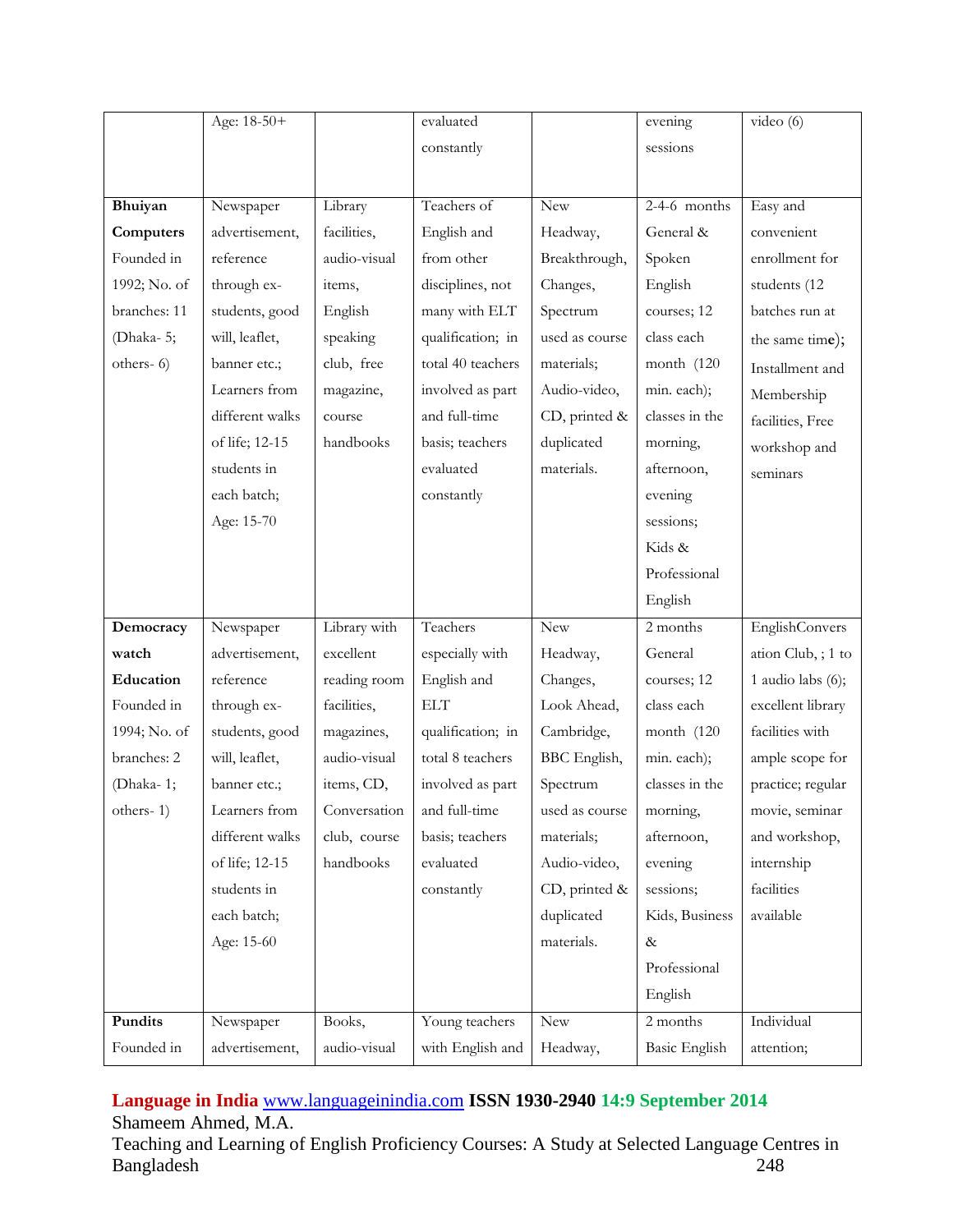| 1995; No. of | reference        | items, CD,   | other disciplines; | used as course | course; 54           | special emphasis  |
|--------------|------------------|--------------|--------------------|----------------|----------------------|-------------------|
| branches: 3  | through ex-      | Conversation | No ELT             | materials;     | hours                | on spoken and     |
|              | students, good   | practice,    | qualification; in  | Audio-video,   | duration;            | written English   |
|              | will, leaflet,   | course       | total 6 teachers   | CD, printed &  | classes on           |                   |
|              | posters etc.;    | handbooks    | involved as part   | duplicated     | weekdays and         |                   |
|              | 12-15 students   |              | and full-time      | materials in   | Fridays              |                   |
|              | in each batch;   |              | basis; teachers    | grammar and    |                      |                   |
|              | Age: 22-45       |              | evaluated          | vocabulary     |                      |                   |
|              |                  |              |                    |                |                      |                   |
|              |                  |              |                    |                |                      |                   |
|              |                  |              |                    |                |                      |                   |
| <b>FM</b>    | Newspaper        | No library   | Young teachers     | Exclusively    | 3 months             | Individual        |
| Institute    | advertisement,   | and practice | who have           | FM method      | <b>Basic English</b> | attention;        |
| Founded in   | reference        | facilities   | completed a 3      | handbooks;     | course; 36           | special emphasis  |
| 1986; No. of | through ex-      | available,   | moths course       | the self-      | classes;             | on spoken and     |
| branches: 18 | students,        | Conversation | from the           | proclaimed     | classes in the       | written English   |
| (Dhaka-9;    | seminars,        | practice,    | institute, No      | FM method as   | morning,             |                   |
| others-9)    | poster, leaflet, | course       | <b>ELT</b>         | the only and   | afternoon,           |                   |
|              | banner, private  | handbooks    | qualification; 10  | exclusively    | evening              |                   |
|              | TV channels      | following    | teachers           | researched     | sessions             |                   |
|              | etc.;            | FM method    | involved as part   | scientific and |                      |                   |
|              | Learners from    |              | and full-time      | easier method  |                      |                   |
|              | different walks  |              | basis at the main  | in learning    |                      |                   |
|              | of life; 15-20   |              | branch; teachers   | English        |                      |                   |
|              | students in      |              | not evaluated      | without        |                      |                   |
|              | each batch;      |              |                    | grammar        |                      |                   |
|              | Age: 15-50+      |              |                    |                |                      |                   |
|              |                  |              |                    |                |                      |                   |
| Grand        | Newspaper        | Some library | Only one           | Exclusively    | 3 months             | Individual        |
| English      | advertisement,   | and practice | teacher (the       | handbooks      | Basic English        | attention;        |
| Academy      | reference        | facilities   | founder of the     | prepared by    | course; 36           | special emphasis  |
| Founded in   | through ex-      | available,   | academy, a         | the teacher    | classes;             | on spoken and     |
| 1986; No. of | students,        | Conversation | graduate in        |                | classes in the       | written English;  |
| branches: 3  | poster, leaflet, | practice,    | English from       |                | morning,             | books written by  |
|              | banner etc.;     | course       | DU); takes         |                | afternoon,           | the teacher       |
|              | Learners from    | handbooks    | classes in all     |                | evening              | available both in |

## **Language in India** [www.languageinindia.com](http://www.languageinindia.com/) **ISSN 1930-2940 14:9 September 2014** Shameem Ahmed, M.A.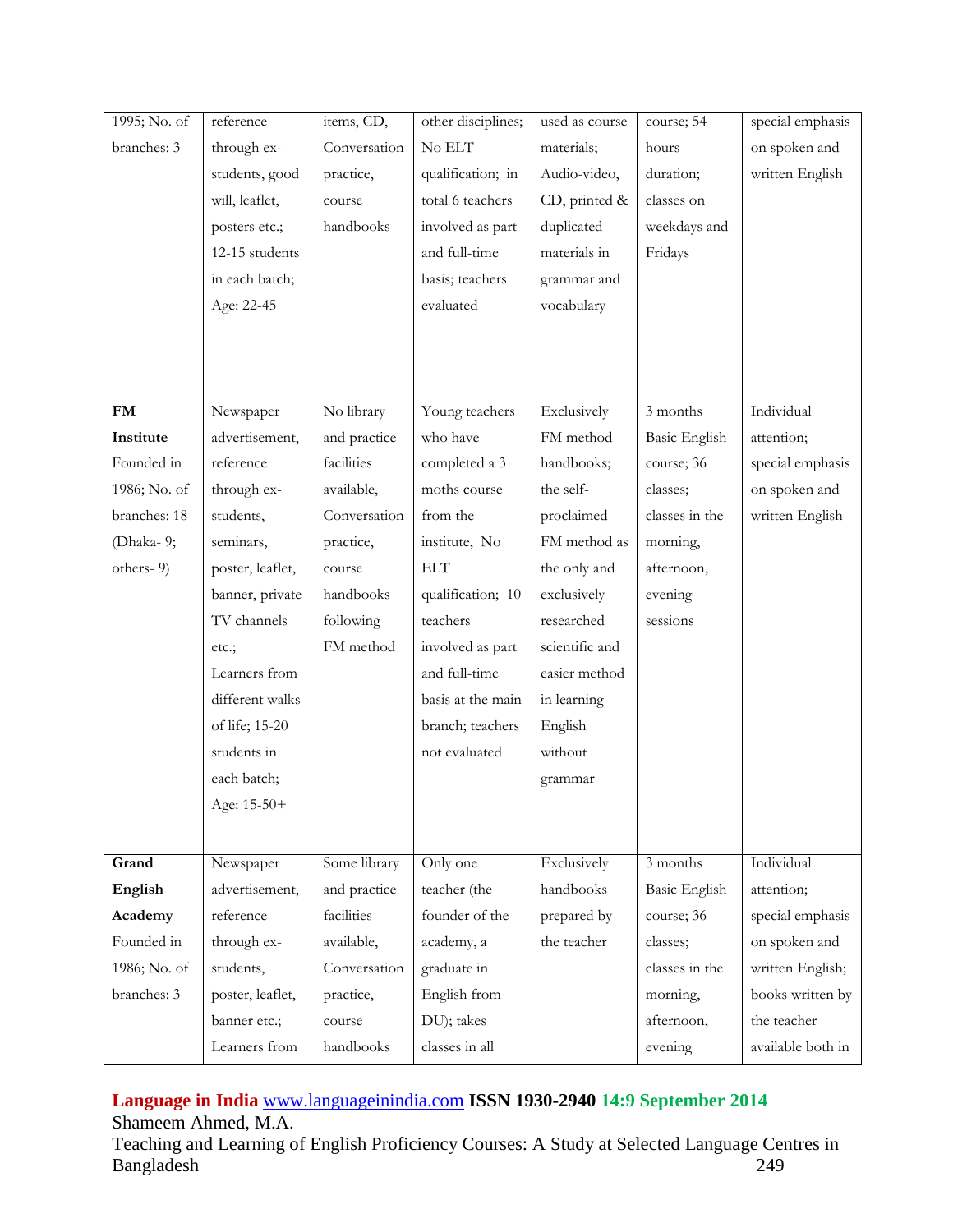|              | different walks  |               | three branches    |                | sessions       | the country and  |
|--------------|------------------|---------------|-------------------|----------------|----------------|------------------|
|              | of life; 15-20   |               | in Dhaka to       |                |                | abroad           |
|              | students in      |               | ensure quality    |                |                |                  |
|              | each batch;      |               | and standard      |                |                |                  |
|              | Age: 18-60       |               |                   |                |                |                  |
|              |                  |               |                   |                |                |                  |
| Gateway      | Newspaper        | Some library  | Teachers with     | Handbooks      | 4 months       | Individual       |
| Founded in   | advertisement,   | and practice  | fluency in        | prepared by    | Spoken         | attention;       |
| 1990; No. of | reference        | facilities    | English from      | the teacher,   | English        | special emphasis |
| branches: 7  | through ex-      | available,    | any disciplines;  | lecture sheets | course; 50     | on spoken        |
|              | students,        | audio-visual  | 10 teachers       | on grammar,    | hours,         | English and      |
|              | poster, leaflet, | items, CD,    | involved as part  | vocabulary,    | classes in the | fluency practice |
|              | banner etc.;     | course        | and full-time     | social English | morning,       |                  |
|              | 15-20 students   | handbooks     | basis             |                | afternoon,     |                  |
|              |                  |               |                   | etc.           |                |                  |
|              | in each batch;   |               |                   |                | evening        |                  |
|              | Age: 20-45       |               |                   |                | sessions       |                  |
|              |                  |               |                   |                |                |                  |
|              |                  |               |                   |                |                |                  |
|              |                  |               |                   |                |                |                  |
|              |                  |               |                   |                |                |                  |
| Global       |                  |               | Young teachers    | Handbooks      | $2-3$ months   | Individual       |
|              | Newspaper        | No library    |                   |                |                |                  |
| Founded in   | advertisement,   | and practice  | from different    | prepared by    | Spoken         | attention;       |
| 1998; No. of | reference        | facilities    | disciplines, No   | the teacher,   | English        | special emphasis |
| branches: 4  | through ex-      | available,    | <b>ELT</b>        | lecture sheets | course;        | on spoken and    |
|              | students,        | Audio-visual, | qualification; 12 | on grammar,    | 39classes,     | written English; |
|              | poster, leaflet, | CD materials  | teachers          | vocabulary,    | $50/57$ hours  | free course      |
|              | banner, etc.;    | available for | involved as part  | spoken         | class; classes | materials;       |
|              | Learners from    | practice      | and full-time     | English etc.   | in the         | debating         |
|              | different walks  |               | basis at the main |                | morning,       |                  |
|              | of life; 10-12   |               | branch; teachers  |                | evening        |                  |
|              | students in      |               | not evaluated     |                | sessions       |                  |
|              | each batch;      |               |                   |                |                |                  |
|              | Age: 15-45+      |               |                   |                |                |                  |
|              |                  |               |                   |                |                |                  |
|              |                  |               |                   |                |                |                  |
|              |                  |               |                   |                |                |                  |

**Language in India** [www.languageinindia.com](http://www.languageinindia.com/) **ISSN 1930-2940 14:9 September 2014** Shameem Ahmed, M.A.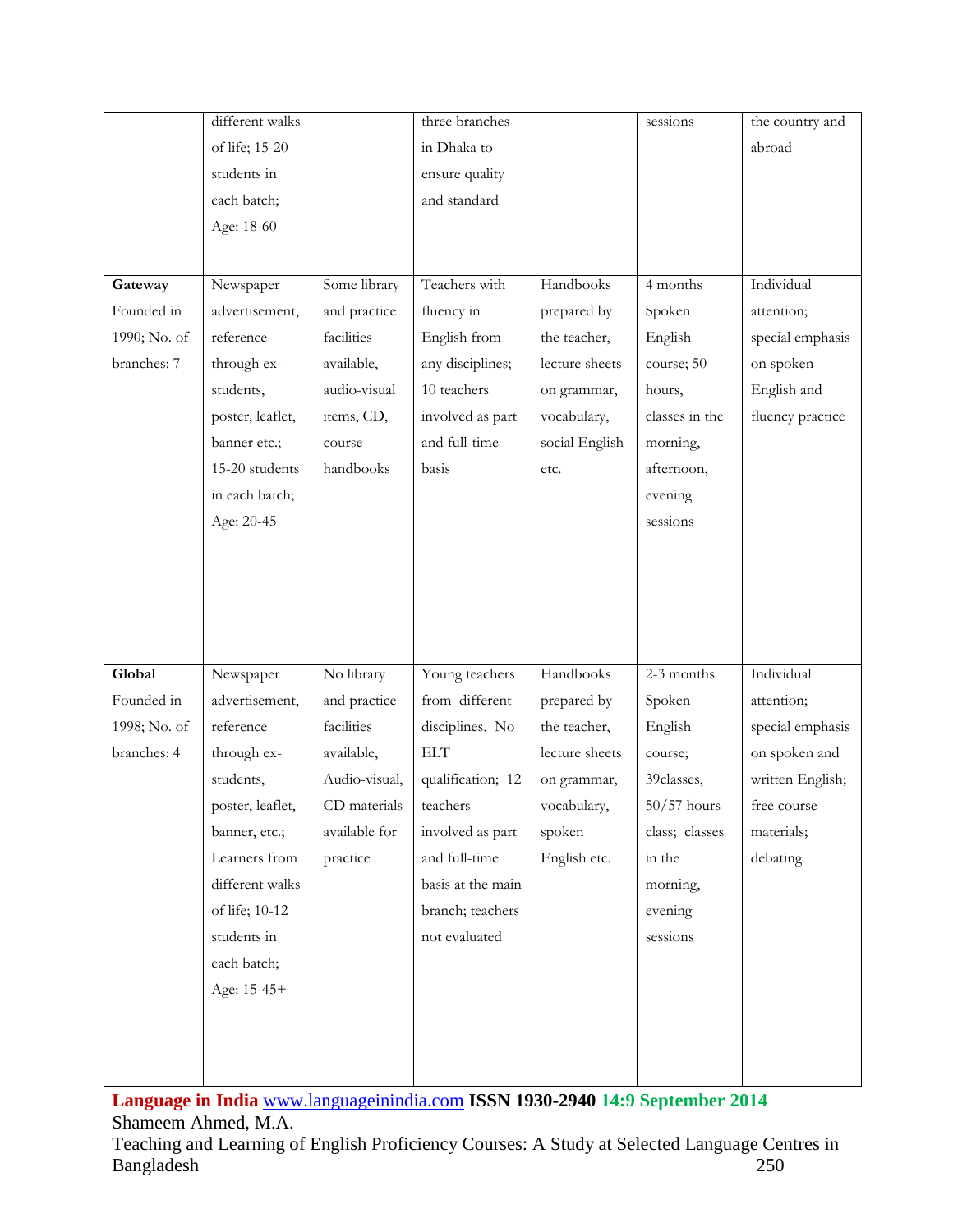| Zenith       | Newspaper        | Some library | Young teachers    | Exclusively    | 3-1 and half   | Individual       |
|--------------|------------------|--------------|-------------------|----------------|----------------|------------------|
| Founded in   | advertisement,   | and practice | from different    | handbooks      | months         | attention;       |
| 1993; No. of | reference        | facilities   | disciplines, No   | prepared by    | Spoken         | special emphasis |
| branches: 3  | through ex-      | available,   | <b>ELT</b>        | the teacher    | English        | on spoken and    |
|              | students,        | Conversation | qualification; 10 |                | course; 36     | written English; |
|              | poster, leaflet, | practice,    | teachers          |                | classes;       | free course      |
|              | banner etc.;     | course       | involved as part  |                | classes in the | materials;       |
|              | Learners from    | handbooks    | and full-time     |                | morning,       | debating         |
|              | different walks  |              | basis at the main |                | afternoon,     |                  |
|              | of life; 15-20   |              | branch; teachers  |                | evening        |                  |
|              | students in      |              | not evaluated     |                | sessions       |                  |
|              | each batch;      |              |                   |                |                |                  |
|              | Age: 15-40+      |              |                   |                |                |                  |
|              |                  |              |                   |                |                |                  |
| Saifur's     | Newspaper        | Some library | Teachers from     | Handbooks      | 2 and half     | Individual       |
| Founded in   | advertisement,   | and practice | other t           | prepared by    | months         | attention;       |
| 1995; No. of | ex-students,     | facilities   | disciplines, No   | the teacher,   | Spoken         | special emphasis |
| branches: 10 | poster, leaflet, | available,   | <b>ELT</b>        | lecture sheets | English        | on spoken and    |
| (Dhaka-5,    | banner etc.;     | Conversation | qualification; 25 | on grammar,    | course; 30     | written English; |
| others-5)    | 15-20 students   | practice,    | teachers work as  | vocabulary,    | classes;       | debating and     |
|              | in each batch;   | course       | part and full-    | spoken         | classes in the | intense fluency  |
|              | Age: 15-40+      | handbooks    | time basis,       | English etc.   | morning,       | practice         |
|              |                  |              | teachers not      |                | afternoon,     |                  |
|              |                  |              | evaluated         |                | evening        |                  |
|              |                  |              |                   |                | sessions       |                  |

|  |  |  |  |  | * All the data and information were gathered in 2012. |  |  |  |  |  |
|--|--|--|--|--|-------------------------------------------------------|--|--|--|--|--|
|--|--|--|--|--|-------------------------------------------------------|--|--|--|--|--|

## **Conclusion**

This present study has examined the English teaching and learning situation at the language centres in Dhaka city. Although the courses involve a number of problems, in some way these language centres/institutes also have positive sides. They provide a service for students who cannot go to the schools, colleges and universities for learning English according to their needs and demands. Therefore, the only avenue open to them is the private academy or language learning

**Language in India** [www.languageinindia.com](http://www.languageinindia.com/) **ISSN 1930-2940 14:9 September 2014** Shameem Ahmed, M.A.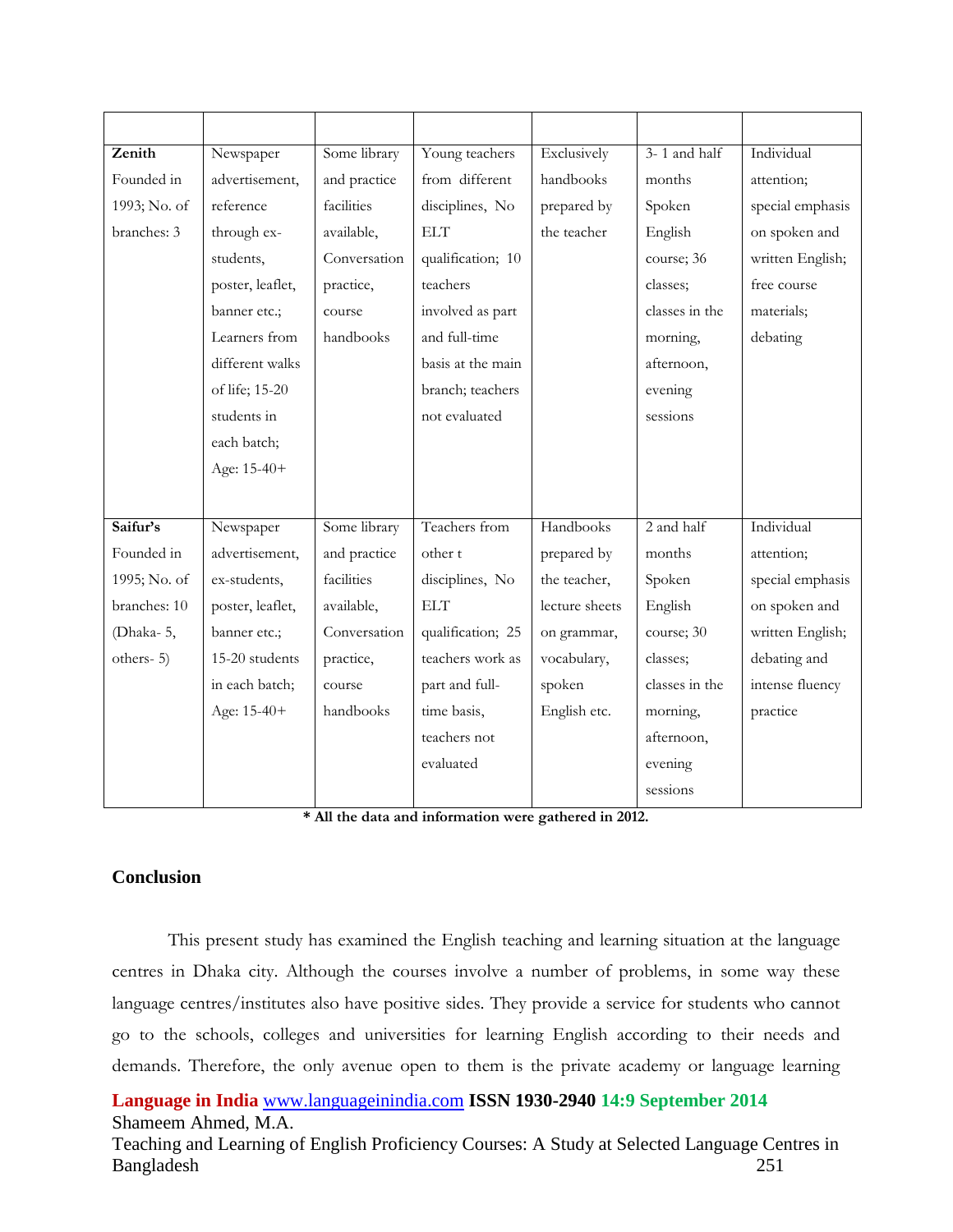centres. Moreover, there are some definite points for students going to these private sectors because the students have been provided comparatively modern materials than the government institutions. Another positive element of these centres is to provide job opportunity to the unemployed. In this connection, English Language department can provide related courses and training to the students so in future those students can be appointed as ELT teachers of these centers. On the other hand, the ELT programmes may develop or continue with better changes. Furthermore, to fill up the gap advice, inspection and training can be provided through government or semi government organization in order to run these centres in an established way with proper curriculum and syllabus. Although studies have been made on different aspects of English teaching and learning at different levels, no comprehensive study has so far been attempted on the real condition of English teaching and learning in these centres. So, in the light of these findings, it is recommended that intensive research work must be done to improve and evaluate the ELT situations in these centres in Bangladesh.

#### **References**

**==========================================================**

Brac ToT. (2004). English Trainer's Guide. Brac: Dhaka, Bangladesh.

Davies, P. & Pearse, E. (2000) *Success in English Teaching.* Oxford: OUP.

Haque, S. Md. F. (1989). Unpublished PhD thesis on: *Attitude, Motivation and Achievement in English Language Learning: A Case Study of Higher School Students in Dhaka City.* 

Hoque, M.S. et. al. (1997). *English Language Teaching and Learning in Bangladesh.* Bangladesh Open University Press.

Lightbrown, P.M. & Spada, N. (2000). *How Languages are Learned.* Oxford: OUP.

Mannan, A. et. al. (1995). *Teaching English as a Foreign Language.* Bangladesh Open University Press.

Mc Donough, J. & Mc Donough, S. (1997). *Research Methods for English Language Teaching*. London: Arnold.

Nunan, D. (1992). *Research Methods in Language Learning*. Cambridge: CUP.

Stern, H.H. (1984). *Fundamental Concepts of Language Teaching.* Oxford: OUP.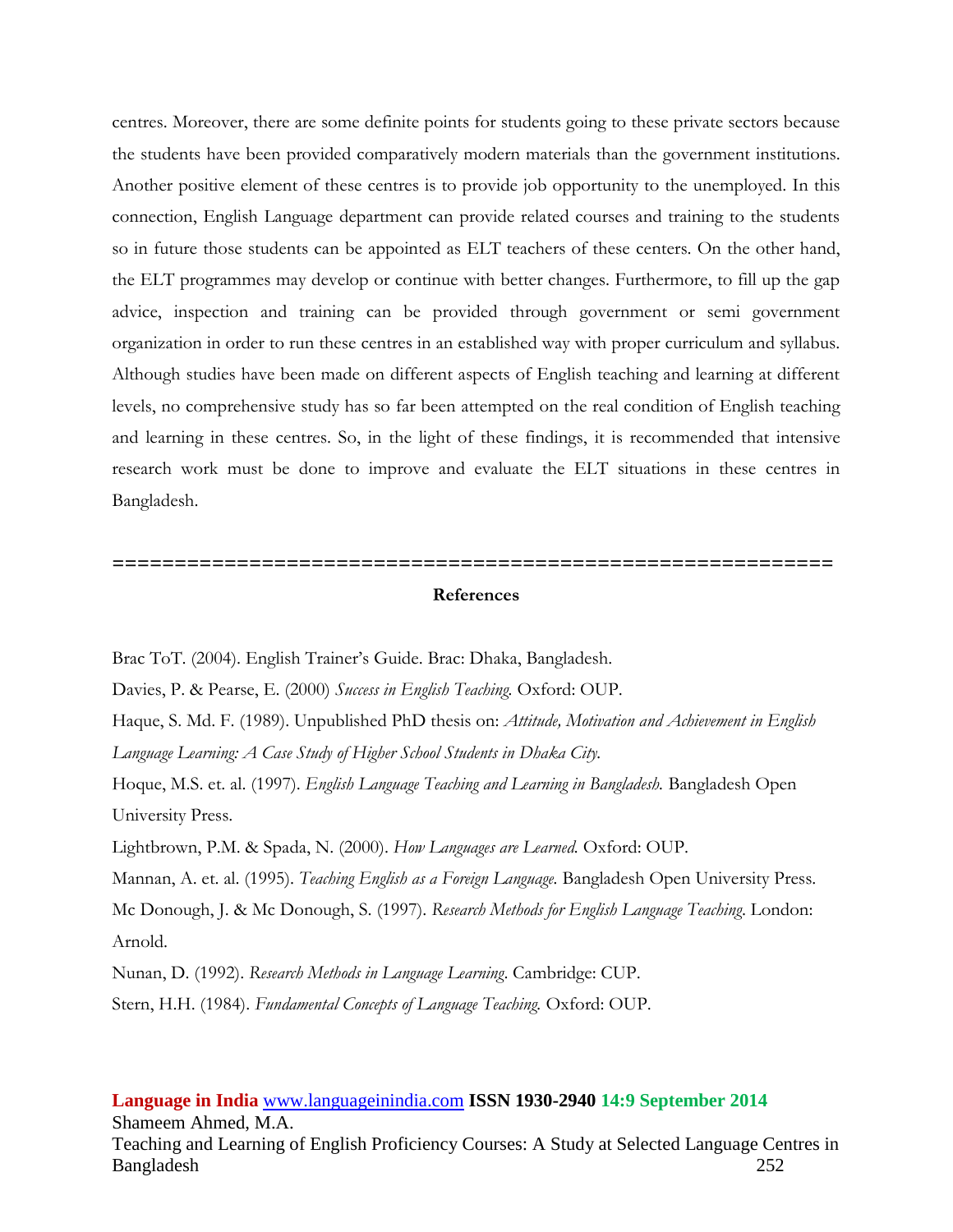## **Appendices**

## $Table - A$

## **INTERVIEW QUESTIONS for the DIRECTOR**

**Institute:** Director: Director: Date:

| When did you start this Institute/Centre?                         |
|-------------------------------------------------------------------|
| How do you enroll students?                                       |
| Is there any placement test for student's selection?              |
| What types of learners enroll into the course?                    |
| Do you have any library and practice facilities for the students? |
| How many branches do you have?                                    |
| Do you have any plan to expand in the future?                     |
|                                                                   |

If you have any comment on teaching of English in Bangladesh please write briefly.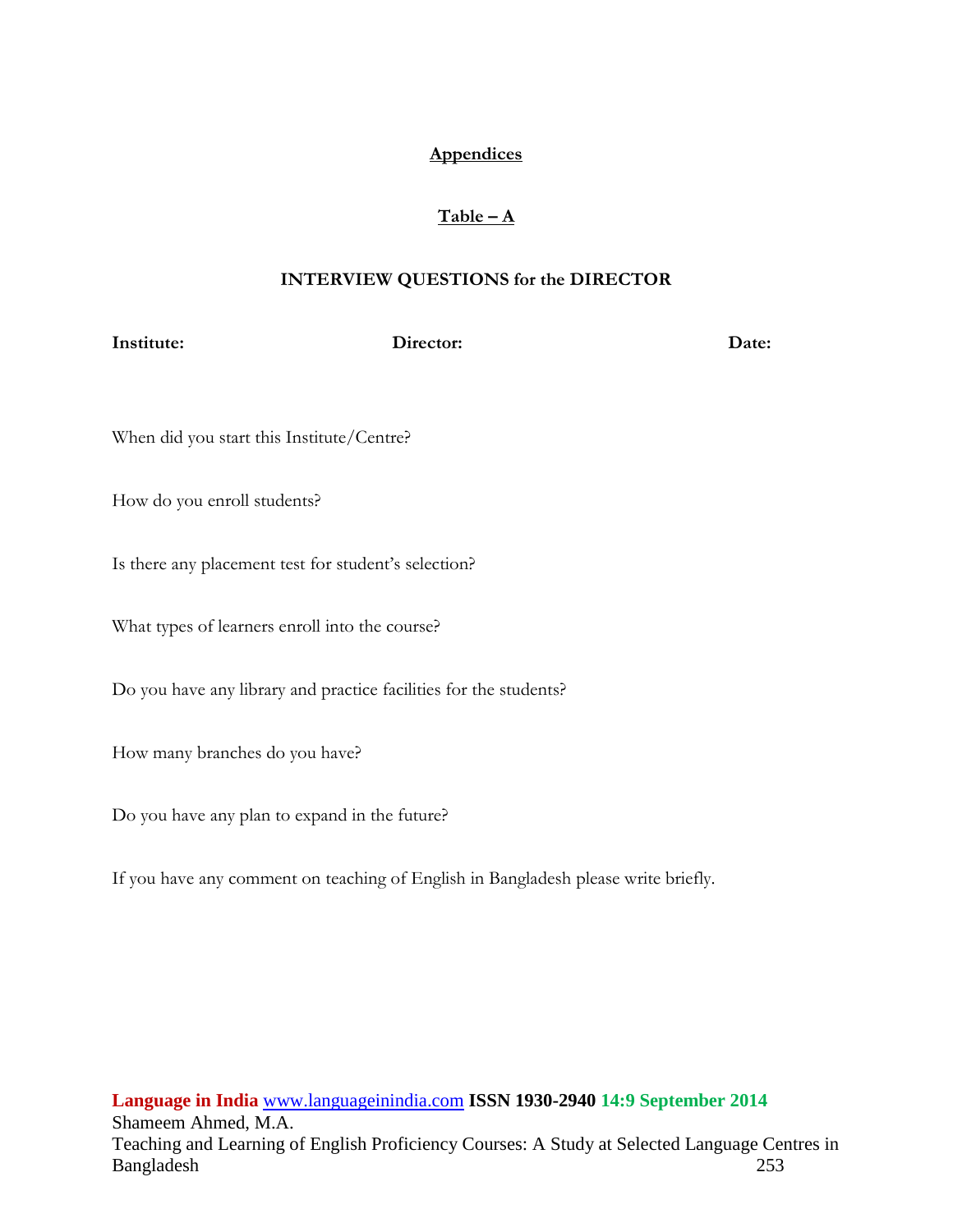## **Table - B**

## **INTERVIEW QUESTIONS for the TEACHER**

## **Institute:** Date: Teacher: Date:

How long have you been teaching here?

What is your qualification?

Do you have any training or degree in ELT?

Do you think that the proficiency course is helpful for the students and how?

What are the books and materials do you use for this course?

Do you prepare any lesson plan for the class?

How do you evaluate your students?

How do you motivate and help the weaker students?

If you have any comments on teaching and learning of English, please write briefly here.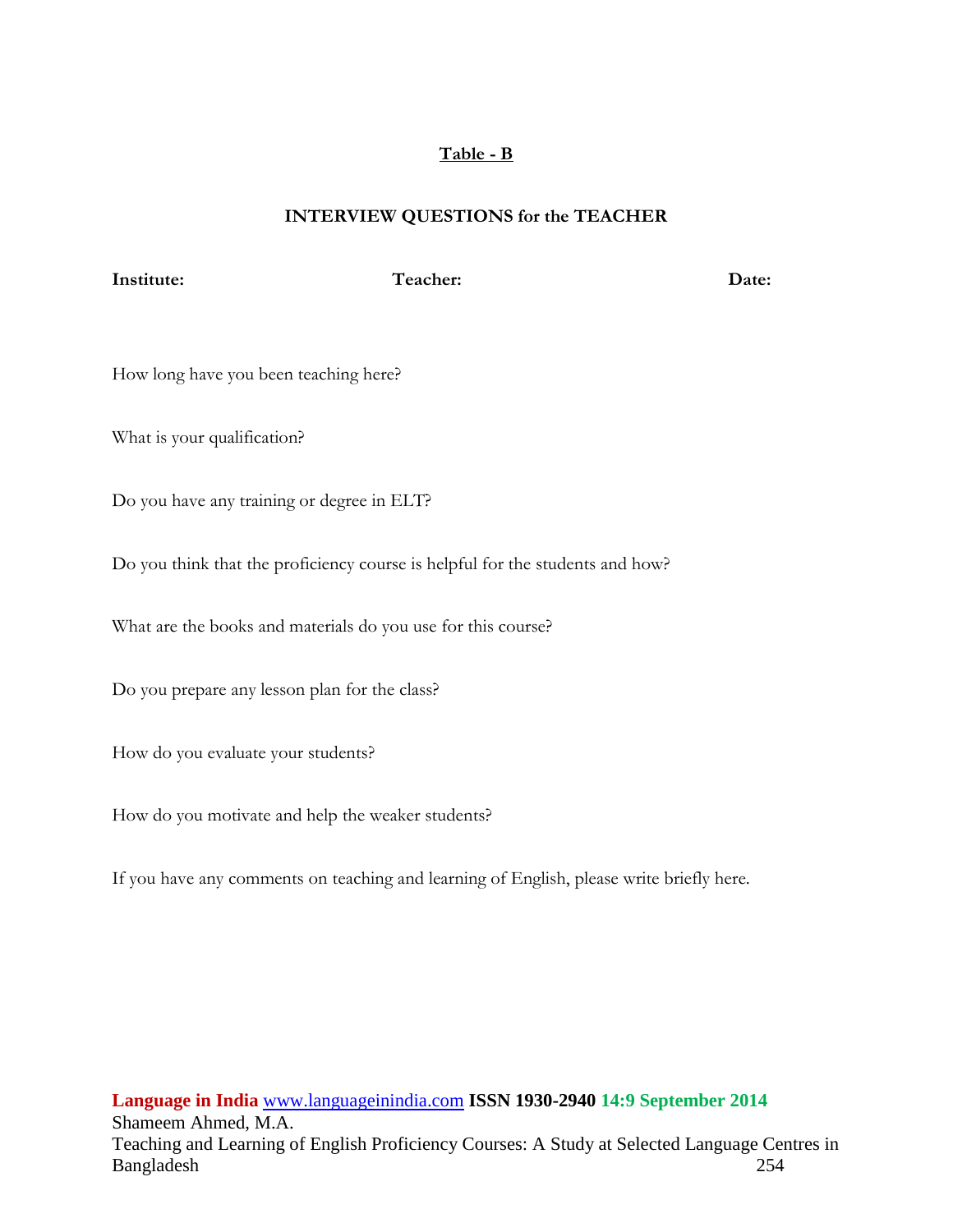## **Table - C**

## **QUESTIONNAIRE: STUDENTS**

#### Dear Students,

You are being asked to complete this questionnaire as a part of a research to investigate the teaching and learning of English in the Institutes/Centres. Remember that this questionnaire will not be seen by any of your teachers. So answer all the questions as freely and as openly as possible.

If you have any problems while you are answering the questions, please raise your hand.

Thank you very much indeed for your cooperation.

| Institute/Centre | $\Lambda$ g $\epsilon$<br>__________ | Male/<br><b>Female</b><br>---------- | Batch |
|------------------|--------------------------------------|--------------------------------------|-------|
|------------------|--------------------------------------|--------------------------------------|-------|

Why did you enroll into this course?

Do you think this course will benefit you and how?

Are the course materials interesting and helpful?

Is the teacher helpful and supportive?

Do you like the teaching environment here?

Do you have scope for enough practice?

If you have any comment on this English course, please write briefly.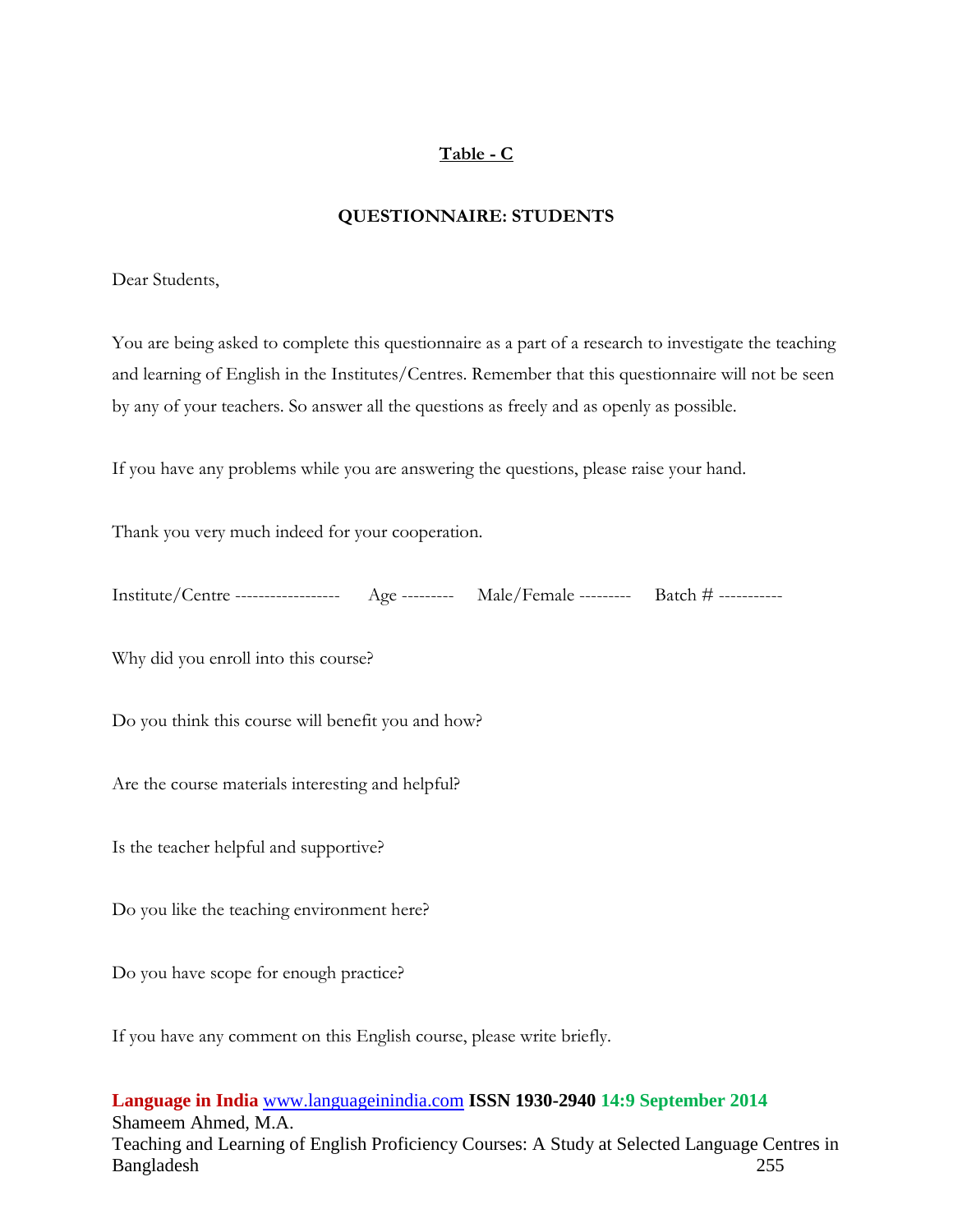## **Table - D**

## **CHECKLIST: CLASS OBSERVATION\***

#### **Institute: Observed: Date: Date:**

| <b>TEACHER'S ACTIVITY</b>                                    | <b>COMMENTS</b> |
|--------------------------------------------------------------|-----------------|
| <b>TEACHER'S SKILLS</b>                                      |                 |
| 1. The teacher is well-prepared for the class.               |                 |
| 2. The teacher introduces the aim of the lesson/stage        |                 |
| clearly/makes links to the last lesson                       |                 |
| 3. The teacher uses the white board well.                    |                 |
| 4. The teacher displays good 'class management' skills (e.g. |                 |
| voice, movement).                                            |                 |
| 5. The teacher's instructions are clear.                     |                 |
| 6. The teacher sets up tasks efficiently.                    |                 |
| 7. The teacher monitors well and gives help where            |                 |
| necessary.                                                   |                 |
| 8. The teacher displays a good command of the material.      |                 |
| 9. The lesson involves all of the four skills.               |                 |
| 10. The lesson allows plenty of opportunity for              |                 |
| participation and interaction.                               |                 |
| 11. The teacher elicits feedback well (e.g. summarizing on   |                 |
| white board, listening carefully to responses, dealing with  |                 |
| answers etc.).                                               |                 |
| 12. The teacher is concise and keeps to agreed times.        |                 |
| 13. The teacher concludes stages neatly.                     |                 |
| PERSONAL QUALITIES                                           |                 |
| 14. The teacher displays good interpersonal skills.          |                 |

## **Language in India** [www.languageinindia.com](http://www.languageinindia.com/) **ISSN 1930-2940 14:9 September 2014** Shameem Ahmed, M.A.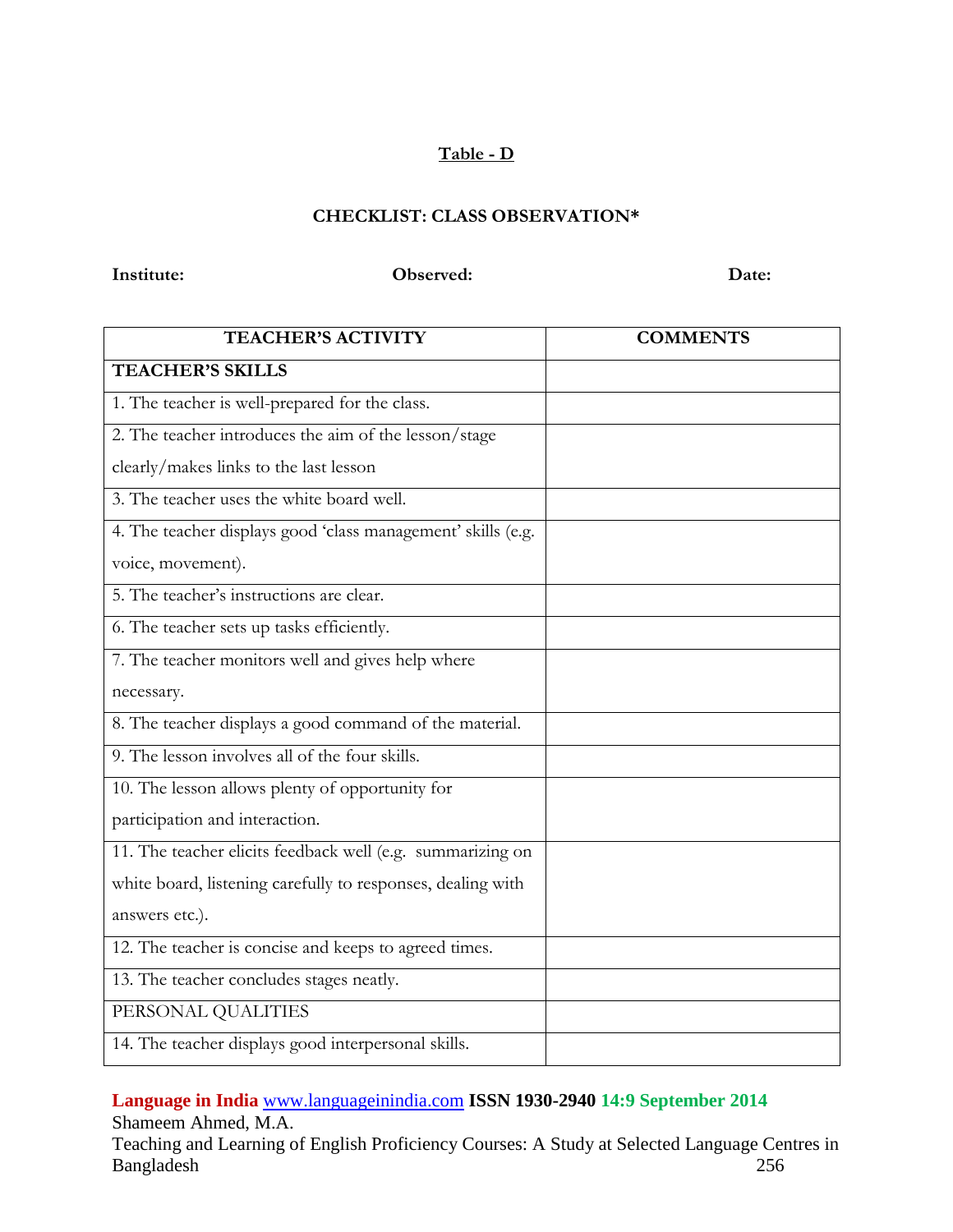| 15. The teacher displays enthusiasm for the subject. |  |
|------------------------------------------------------|--|
| 16. The teacher is able to motivate the students.    |  |
| OVERALL                                              |  |
|                                                      |  |
|                                                      |  |
|                                                      |  |
|                                                      |  |
|                                                      |  |
|                                                      |  |
| THINKING POINTS                                      |  |
|                                                      |  |
|                                                      |  |
|                                                      |  |
|                                                      |  |
|                                                      |  |
|                                                      |  |
|                                                      |  |

## **\*Adapted from BRAC TOT English Trainer's Guide Dec/2004**

## **Table - E**

## **CHECKLIST: OVERALL CLASS-OBSERVATION\***

| PLACE:                    |        | DATE: |         | TIME:               |       |
|---------------------------|--------|-------|---------|---------------------|-------|
| LEVEL:                    |        |       |         | NUMBER OF LEARNERS: |       |
| <b>WERE THE LEARNERS:</b> |        |       |         |                     |       |
|                           |        |       |         |                     |       |
| paying attention?         | always |       | usually | sometimes           | never |
| participating?            | always |       | usually | sometimes           | never |
| showing enthusiasm?       | always |       | usually | sometimes           | never |

**Language in India** [www.languageinindia.com](http://www.languageinindia.com/) **ISSN 1930-2940 14:9 September 2014** Shameem Ahmed, M.A.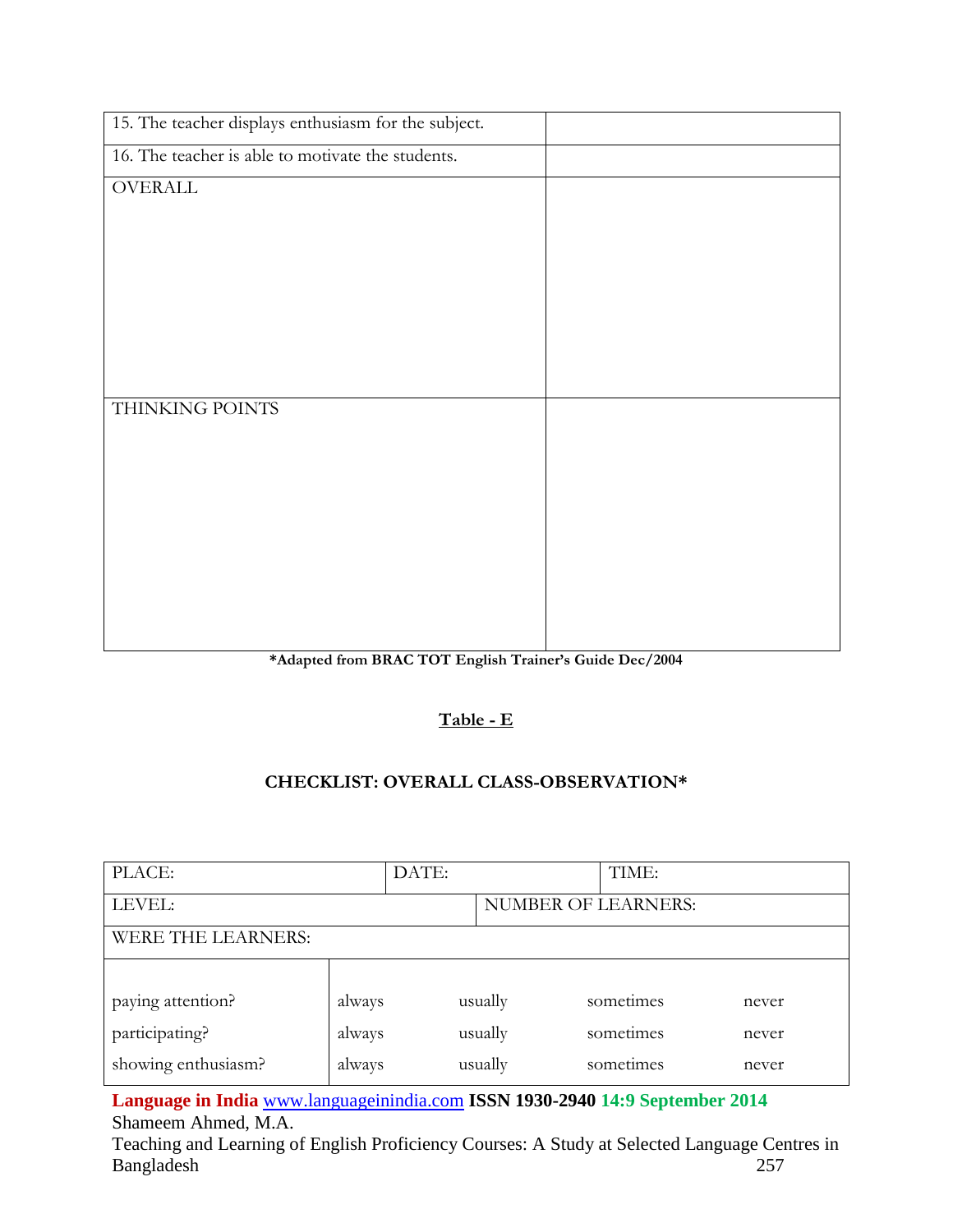| confused?                        | never       | seldom       | sometimes    |             | often       |
|----------------------------------|-------------|--------------|--------------|-------------|-------------|
| practising English?              | continually | a lot        | occasionally |             | very little |
| communicating in English?        | continually | a lot        | occasionally |             | very little |
|                                  |             |              |              |             |             |
| WAS THE LESSON:                  |             |              |              |             |             |
|                                  |             |              |              |             |             |
| well planned and structured?     | very        | moderately   | not very     |             | not at all  |
| varied in activities?            | very        | moderately   | not very     |             | not at all  |
| varied in interactions?          | very        | moderately   | not very     |             | not at all  |
| balanced in                      | very        | moderately   | not very     |             | not at all  |
| accuracy/fluency?                |             |              |              |             |             |
| appropriate for the group?       | very        | moderately   | not very     |             | not at all  |
| enjoyable to watch?              | very        | moderately   | not very     |             | not at all  |
|                                  |             |              |              |             |             |
| WAS THE TEACHER:                 |             |              |              |             |             |
|                                  |             |              |              |             |             |
| organized and confident?         | totally     | very         | moderately   | not very    | never       |
| communicating in English?        | always      | usually      | sometimes    | seldom      | never       |
| showing enthusiasm?              | always      | usually      | sometimes    | seldom      | never       |
| dominating the class?            | never       | occasionally | frequently   | continually | never       |
| clear and effective?             | always      | usually      | sometimes    | seldom      | never       |
| encouraging the students?        | always      | usually      | sometimes    | seldom      | never       |
|                                  |             |              |              |             |             |
|                                  |             |              |              |             |             |
| OTHER OBSERVATIONS AND COMMENTS: |             |              |              |             |             |
|                                  |             |              |              |             |             |